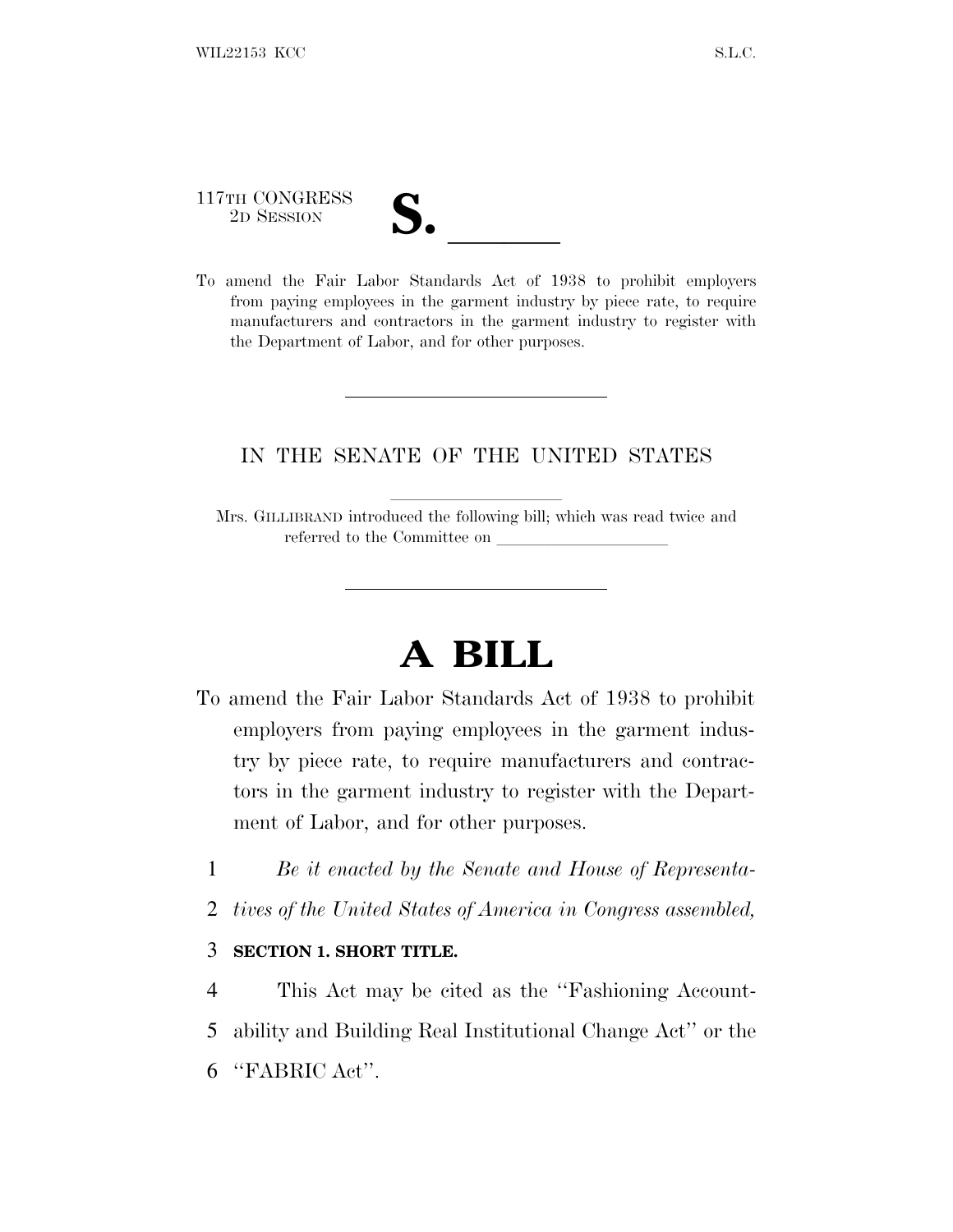|               | 1 SEC. 2. PAYMENT AND LIABILITY REQUIREMENTS IN THE               |
|---------------|-------------------------------------------------------------------|
| $\mathcal{D}$ | <b>GARMENT INDUSTRY.</b>                                          |
|               | (a) IN GENERAL.—The Fair Labor Standards Act of<br>$\mathfrak{Z}$ |

1938 (29 U.S.C. 201 et seq.) is amended—

 (1) by inserting after section 7 (29 U.S.C. 207) the following:

### **''SEC. 8. REQUIREMENTS FOR THE GARMENT INDUSTRY.**

8 "(a) PROHIBITION AGAINST PAYMENT BY PIECE RATE.—No employer shall pay an employee employed in the garment industry, who in any workweek is engaged in commerce or in the production of goods for commerce, or is employed in an enterprise engaged in commerce or in the production of goods for commerce, by the piece or unit, or by piece rate.

- ''(b) HOURLY RATES.—
- 16 ''(1) In GENERAL.—An employer shall pay each employee employed in the garment industry, who in any workweek is engaged in commerce or in the pro- duction of goods for commerce, or is employed in an enterprise engaged in commerce or in the production of goods for commerce, at an hourly rate that is not 22 less than the rate in effect under section  $6(a)(1)$ .

23 "(2) INCENTIVE BONUSES.—Nothing in this section shall be construed to prohibit incentive-based bonuses for employees employed in the garment in-dustry.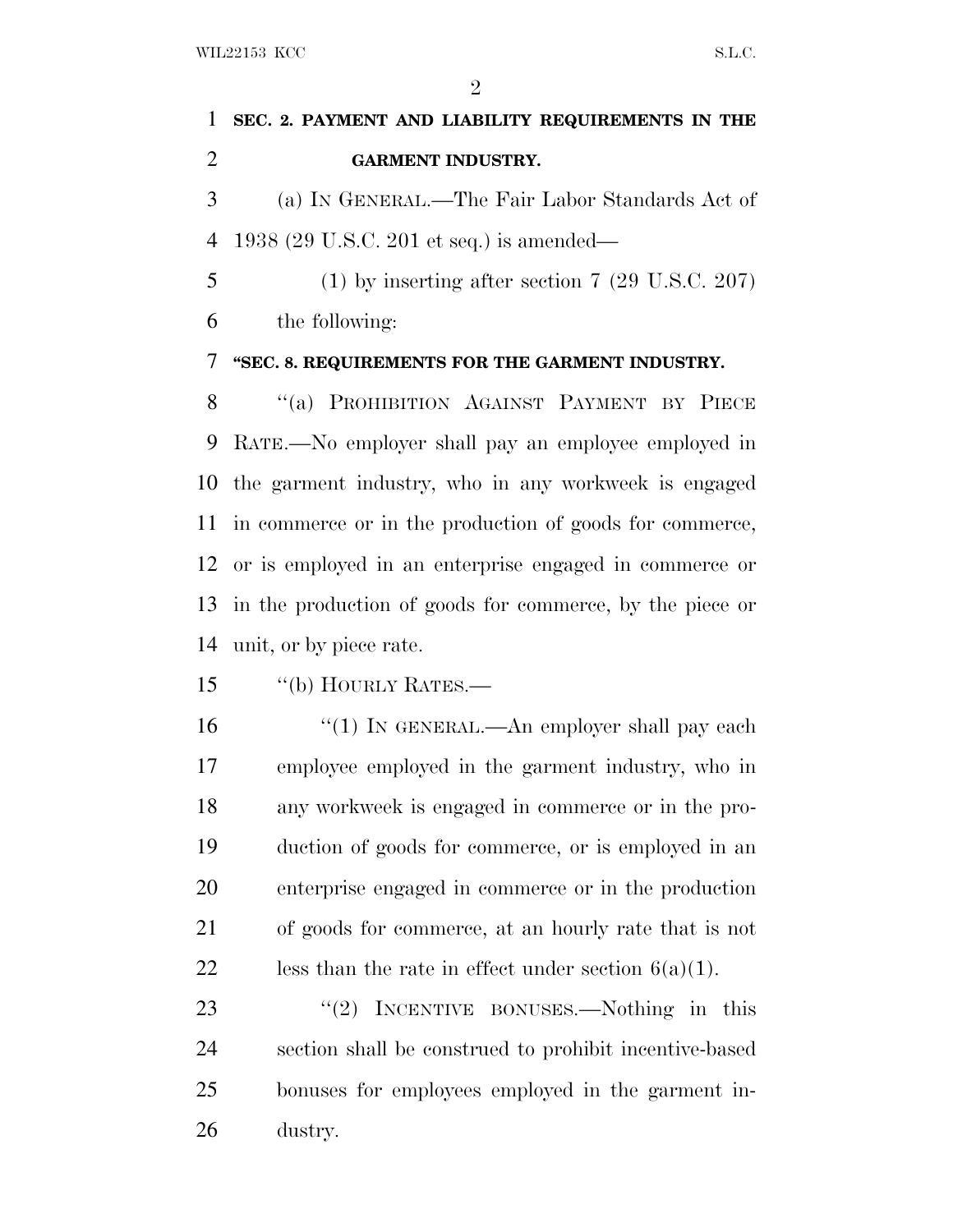''(c) JOINT AND SEVERAL LIABILITY OF BRAND GUARANTORS.—

3 "(1) In GENERAL.—A brand guarantor who contracts with an employer of an employee described in paragraph (2) for the performance of services in the garment industry shall share joint and several li- ability with such employer for any violations of the employer under this Act involving such employee.

9 "(2) EMPLOYEES.—An employee described in this paragraph is any employee employed in the gar- ment industry who in any workweek is engaged in commerce or in the production of goods for com- merce, or is employed in an enterprise engaged in commerce or in the production of goods for com-merce.

 ''(3) SUBCONTRACTS.—For purposes of para- graph (1), an employer of an employee described in paragraph (2) includes any other person who, through 1 or more subcontracts, subcontracts with the employer of such an employee for the perform-ance of services in the garment industry.

22 "(4) RULE OF CONSTRUCTION.—Nothing in this subsection shall be construed to preclude a de-termination of joint employment, in the garment in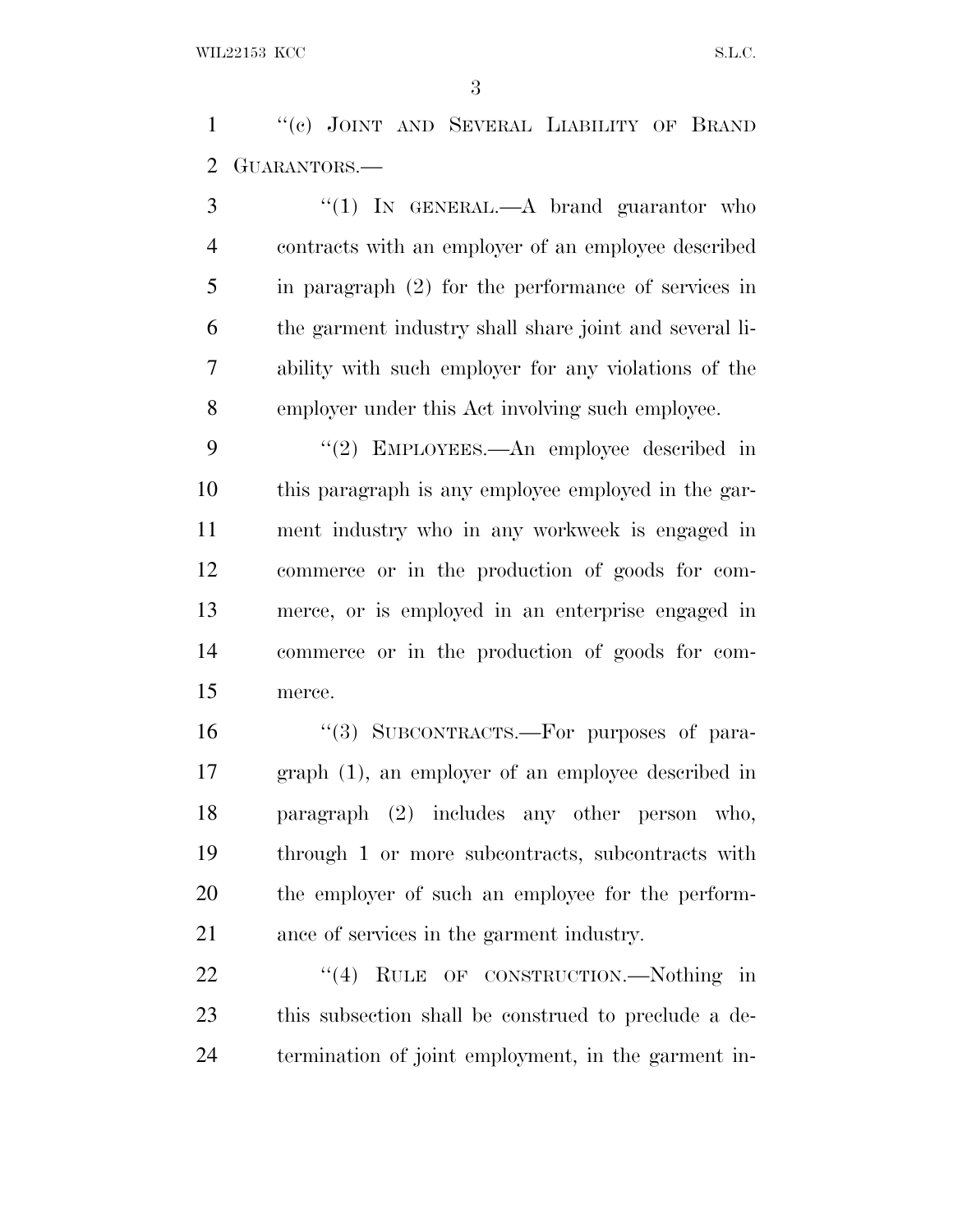WIL22153 KCC S.L.C.

| $\mathbf{1}$   | dustry or otherwise, for entities other than brand         |
|----------------|------------------------------------------------------------|
| $\overline{2}$ | guarantors.                                                |
| 3              | "(d) NONAPPLICABILITY.—Subsections (a) and (b)             |
| 4              | shall not apply for purposes of an employee employed in    |
| 5              | the garment industry who is covered by a bona fide collec- |
| 6              | tive bargaining agreement that expressly provides for-     |
| 7              | "(1) wages, hours of work, and working condi-              |
| 8              | tions of the employee;                                     |
| 9              | $\lq(2)(A)$ a wage rate for all hours worked by the        |
| 10             | employee in excess of 40 hours in a week that is           |
| 11             | greater than one and one-half times the regular rate       |
| 12             | at which such employee is employed; and                    |
| 13             | $\lq\lq (B)$ a minimum hourly rate of pay for the em-      |
| 14             | ployee that is not less than 10 percent more than          |
| 15             | the higher of—                                             |
| 16             | "(i) the minimum wage rate under an ap-                    |
| 17             | plicable State law; or                                     |
| 18             | "(ii) the minimum wage rate in effect                      |
| 19             | under section $6(a)(1)$ ; and                              |
| 20             | $\cdot\cdot(3)$ a process to resolve disputes concerning   |
| 21             | nonpayment of wages.                                       |
| 22             | "(e) REGULATIONS.—The Secretary may prescribe              |
| 23             | such regulations or other guidance as may be necessary     |
| 24             | to carry out this section.                                 |
| 25             | "(f) DEFINITIONS.—In this section:                         |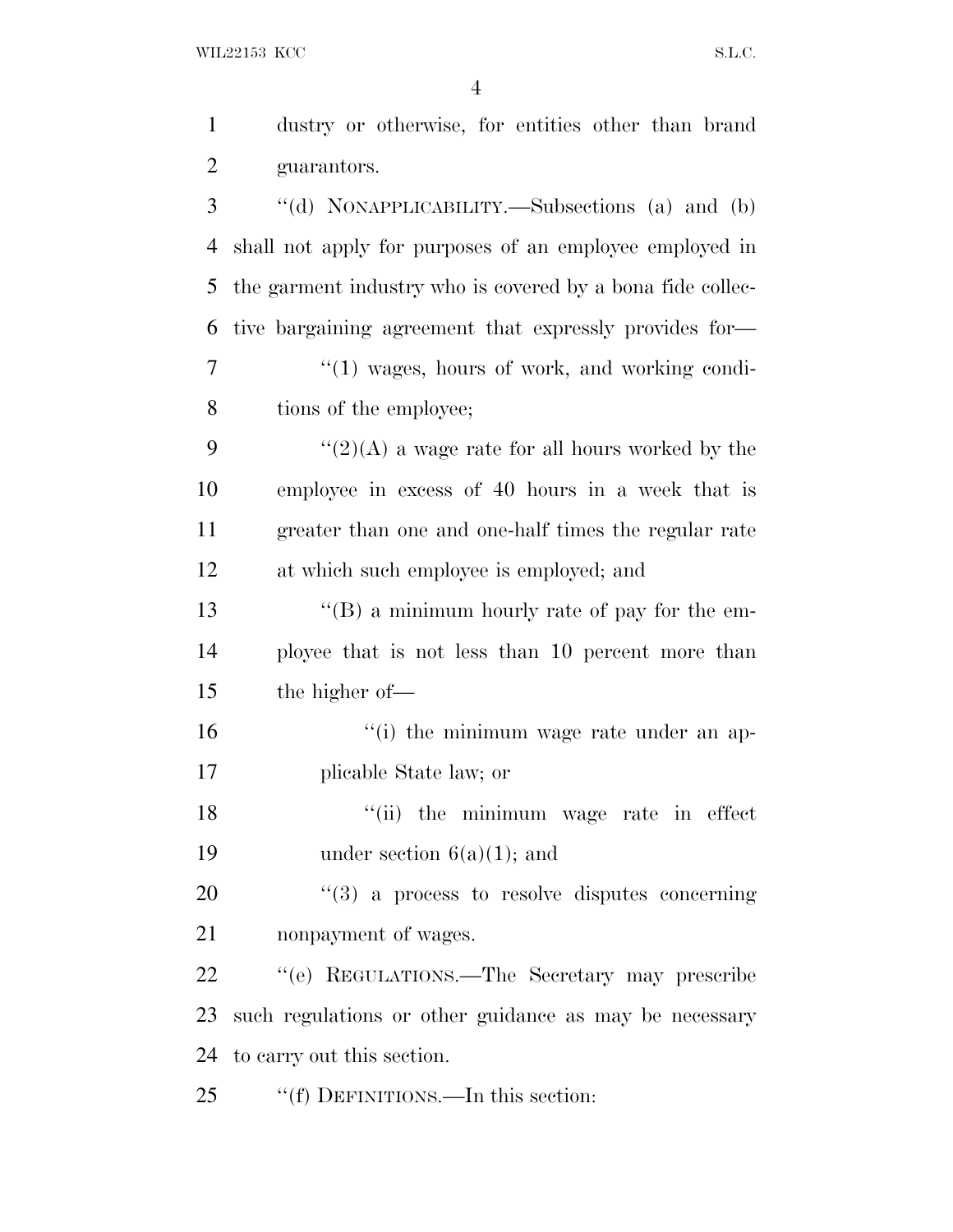| $\mathbf{1}$   | "(1) BRAND GUARANTOR.—The term 'brand                    |
|----------------|----------------------------------------------------------|
| $\overline{2}$ | guarantor' means any person contracting for the          |
| 3              | performance of garment manufacturing, including          |
| $\overline{4}$ | through licensing of a brand or name, regardless of      |
| 5              | whether the party with whom the person contracts         |
| 6              | performs the manufacturing operations or hires gar-      |
| $\overline{7}$ | ment contractors to perform the manufacturing op-        |
| 8              | erations.                                                |
| 9              | "(2) GARMENT.—The term 'garment' includes                |
| 10             | any article of wearing apparel or accessory designed     |
| 11             | or intended to be worn by an individual, including       |
| 12             | clothing, hats, gloves, handbags, hosiery, ties, scarfs, |
| 13             | and belts.                                               |
| 14             | "(3) GARMENT CONTRACTOR.—The term 'gar-                  |
| 15             | ment contractor'—                                        |
| 16             | "(A) means any person who, with the as-                  |
| 17             | sistance of an employee or any other individual,         |
| 18             | is primarily engaged in garment manufacturing            |
| 19             | for another person, including for another gar-           |
| 20             | ment contractor, a garment manufacturer, or a            |
| 21             | brand guarantor; and                                     |
| 22             | $\lq\lq (B)$ includes a subcontractor that is pri-       |
| 23             | marily engaged in garment manufacturing.                 |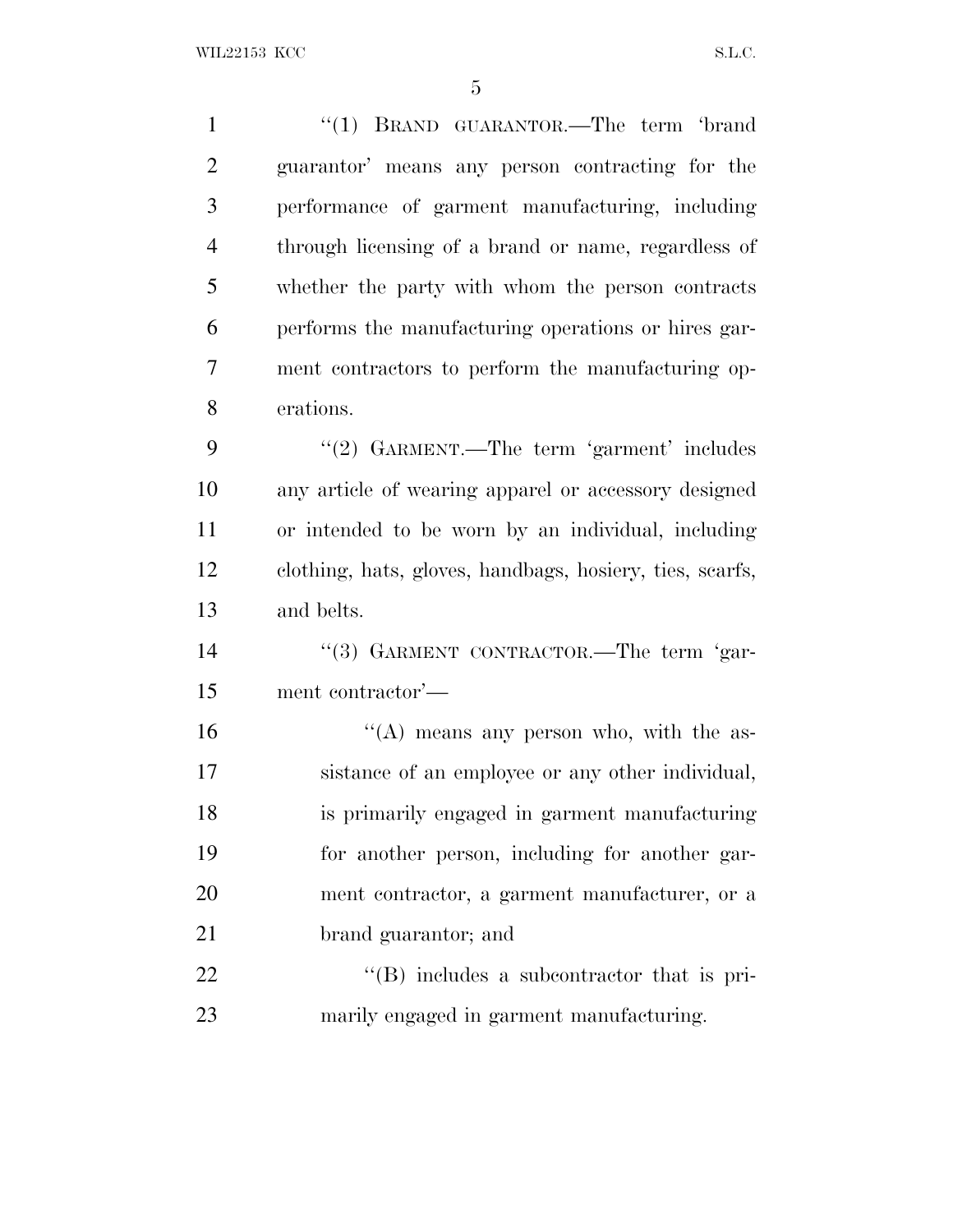| $\mathbf{1}$   | "(4) GARMENT INDUSTRY.—The term 'garment           |
|----------------|----------------------------------------------------|
| $\overline{2}$ | industry' means the industry of garment manufac-   |
| 3              | turing.                                            |
| $\overline{4}$ | $``(5)$ GARMENT MANUFACTURER.—The term             |
| 5              | 'garment manufacturer' means any person who is     |
| 6              | engaged in garment manufacturing who is not a gar- |
| $\overline{7}$ | ment contractor.                                   |
| 8              | $``(6)$ GARMENT MANUFACTURING.—                    |
| 9              | "(A) IN GENERAL.—The term 'garment                 |
| 10             | manufacturing' means—                              |
| 11             | "(i) sewing, cutting, making, proc-                |
| 12             | essing, repairing, finishing, assembling,          |
| 13             | pressing, or dyeing a garment, including a         |
| 14             | section or component of a garment, de-             |
| 15             | signed for or intended to be worn by an in-        |
| 16             | dividual, which is to be sold or offered for       |
| 17             | sale or resale;                                    |
| 18             | "(ii) altering the design, or causing              |
| 19             | another person to alter the design, of a           |
| 20             | garment described in clause (i):                   |
| 21             | "(iii) affixing a label to a garment de-           |
| 22             | scribed in clause (i);                             |
| 23             | "(iv) any other form of preparation of             |
| 24             | a garment described in clause (i) by any           |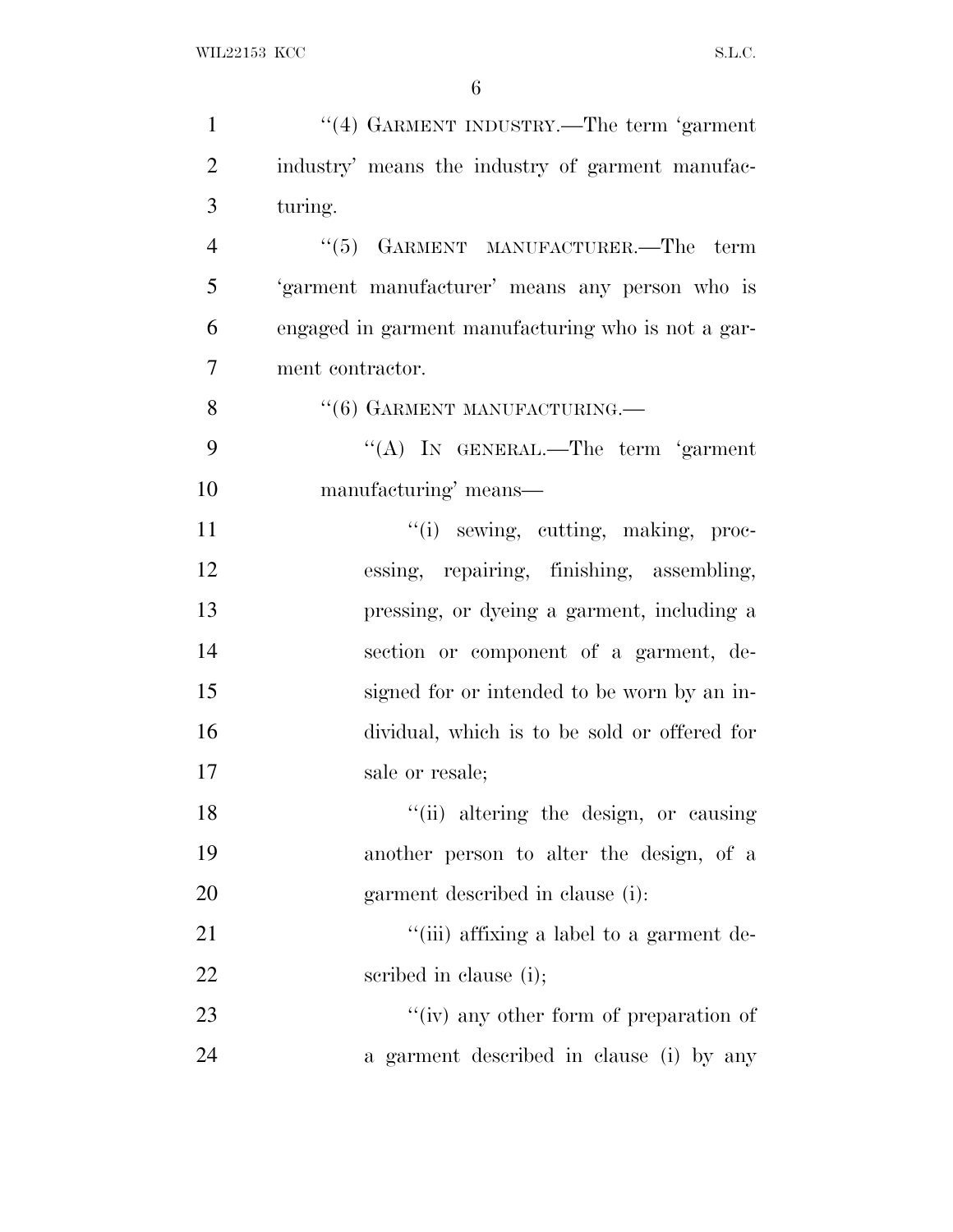| $\mathbf{1}$   | person contracting for such preparation;     |
|----------------|----------------------------------------------|
| $\overline{2}$ | and                                          |
| 3              | "(v) any other operation or practice         |
| $\overline{4}$ | as may be identified in regulations issued   |
| 5              | by the Secretary consistent with the pur-    |
| 6              | poses of this section.                       |
| $\overline{7}$ | "(B) EXCLUSIONS.—The term 'garment           |
| 8              | manufacturing' does not include—             |
| 9              | "(i) manufacturing of garments by an         |
| 10             | individual who manufactures the garments     |
| 11             | by his or her self without the assistance of |
| 12             | a garment contractor, employee, or any       |
| 13             | other individual;                            |
| 14             | "(ii) cleaning, altering, or tailoring       |
| 15             | any garment, including a section or com-     |
| 16             | ponent of a garment, after the garment       |
| 17             | has been sold at retail; or                  |
| 18             | "(iii) any other form of manufac-            |
| 19             | turing as may be identified in regulations   |
| 20             | issued by the Secretary consistent with the  |
| 21             | purposes of this section.".                  |
| 22             | (2) in section 15 (29 U.S.C. 215(a))—        |
| 23             | $(A)$ in subsection $(a)$ —                  |
| 24             | $(i)$ in paragraph $(5)$ , by striking the   |
| 25             | period and inserting "; or"; and             |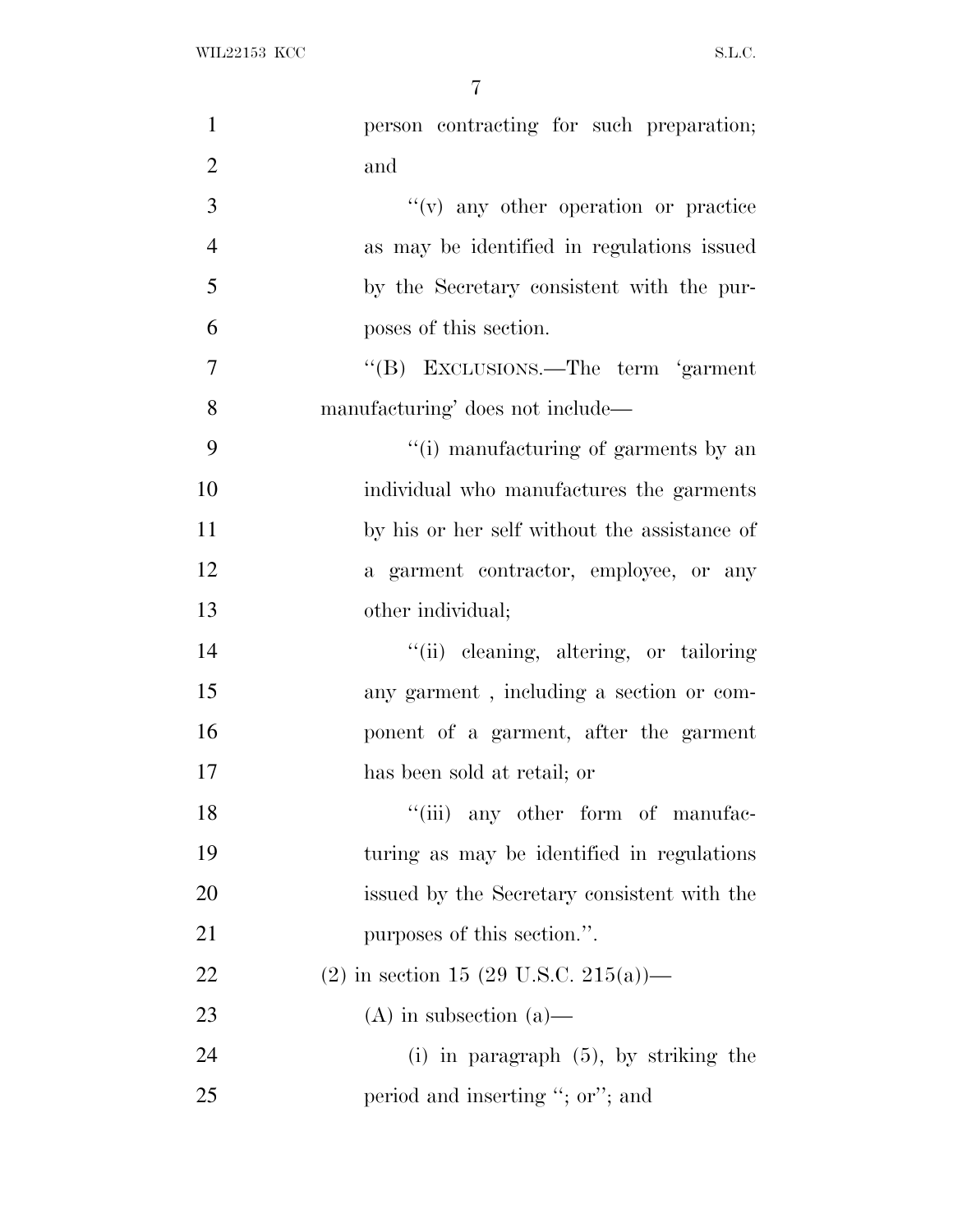WIL22153 KCC  $SL.C.$ 

| $\mathbf{1}$   | (ii) by adding at the end the fol-                         |
|----------------|------------------------------------------------------------|
| $\overline{2}$ | lowing:                                                    |
| 3              | $\lq(6)$ to violate section 8."; and                       |
| $\overline{4}$ | (B) by adding at the end the following new                 |
| 5              | subsection:                                                |
| 6              | "(c) For the purposes of subsection $(a)(6)$ , it shall    |
| 7              | be an affirmative defense to an action under such sub-     |
| 8              | section against a brand guaranter (as defined in section   |
| 9              | $8(f)$ ) if such brand guarantor shows no knowledge of the |
| 10             | violation of section 8 alleged in such action."; and       |
| 11             | $(3)$ in section 16 (29 U.S.C. 216)—                       |
| 12             | $(A)$ in subsection $(b)$ —                                |
| 13             | (i) by inserting after the third sen-                      |
| 14             | tence the following: "Any person who vio-                  |
| 15             | lates section 8 shall be liable for such legal             |
| 16             | or equitable relief as may be appropriate to               |
| 17             | effectuate the purposes of such section, in-               |
| 18             | cluding the payment of wages lost and an                   |
| 19             | additional equal amount as liquidated dam-                 |
| 20             | ages."; and                                                |
| 21             | (ii) in the last sentence, by inserting                    |
| 22             | before the period at the end "or $8$ "; and                |
| 23             | (B) in subsection (c), by adding at the end                |
| 24             | the following: "The authority and requirements"            |
| 25             | described in this subsection shall apply with re-          |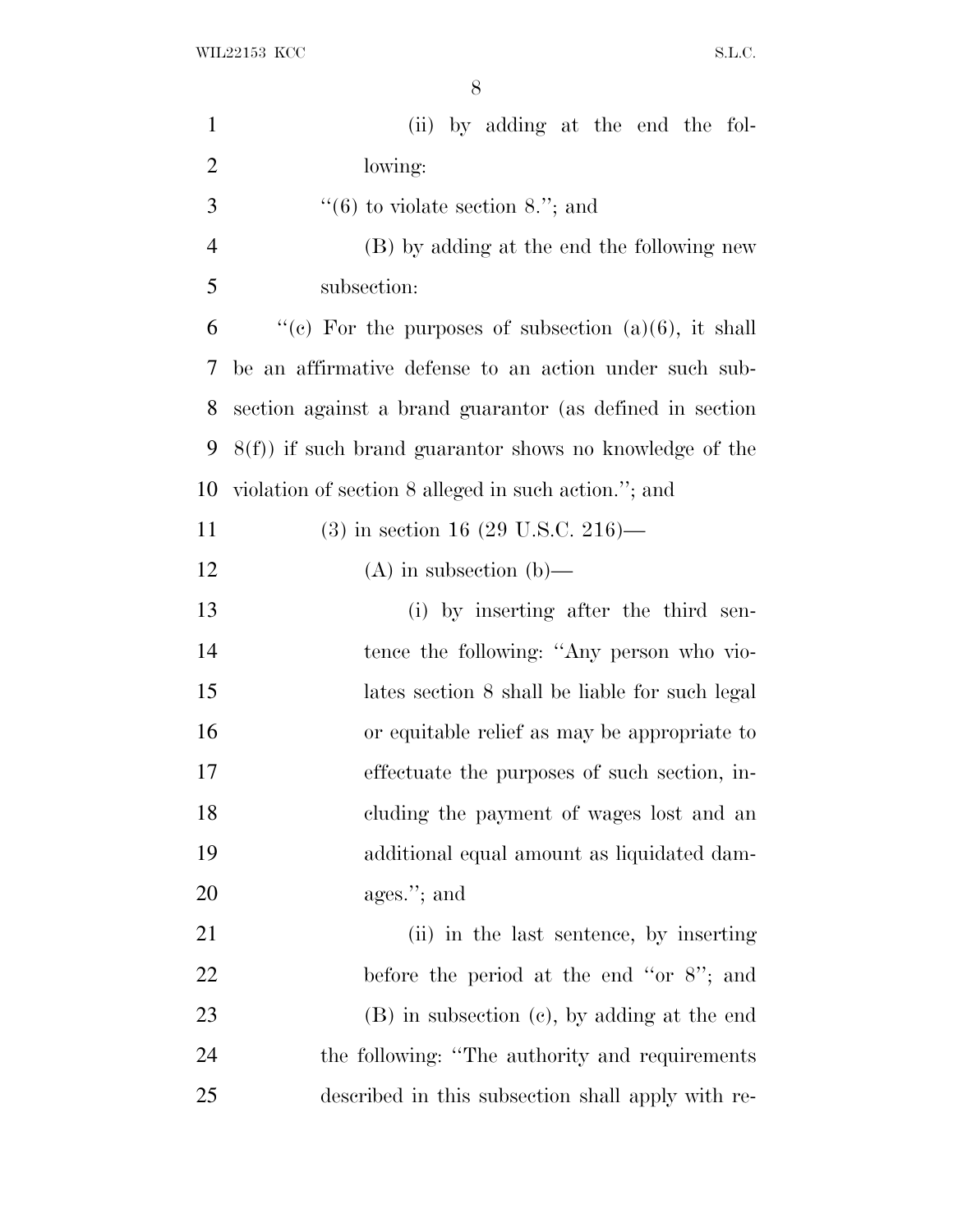| $\mathbf{1}$   | spect to a violation of section 8, as appropriate,          |
|----------------|-------------------------------------------------------------|
| $\overline{2}$ | and the person in such violation shall be liable            |
| 3              | for such legal or equitable relief as may be ap-            |
| $\overline{4}$ | propriate to effectuate the purposes of such sec-           |
| 5              | tion, including the payment of wages lost and               |
| 6              | an additional equal amount as liquidated dam-               |
| 7              | ages.".                                                     |
| 8              | (b) CONFORMING AMENDMENT.—Section 10 of the                 |
| 9              | Fair Labor Standards Act of 1938 (29 U.S.C. 210) is re-     |
| 10             | pealed.                                                     |
| 11             | (c) EFFECTIVE DATE.—The amendments made by                  |
| 12             | this section shall take effect on the date that is 6 months |
| 13             | after the date of enactment of this Act.                    |
| 14             | SEC. 3. REGISTRATION OF GARMENT MANUFACTURERS               |
| 15             | AND CONTRACTORS.                                            |
| 16             | (a) DEFINITIONS.—In this section:                           |
| 17             | (1) EMPLOYEE.—The term "employee" has the                   |
| 18             | meaning given the term in section 3 of the Fair             |
| 19             | Labor Standards Act of 1938 (29 U.S.C. 203).                |
| 20             | (2) GARMENT CONTRACTOR; GARMENT INDUS-                      |
| 21             | TRY; GARMENT MANUFACTURER; GARMENT MANU-                    |
| 22             | FACTURING.—The terms "garment contractor",                  |
| 23             | "garment industry", "garment manufacturer", and             |
| 24             | "garment manufacturing" have the meanings given             |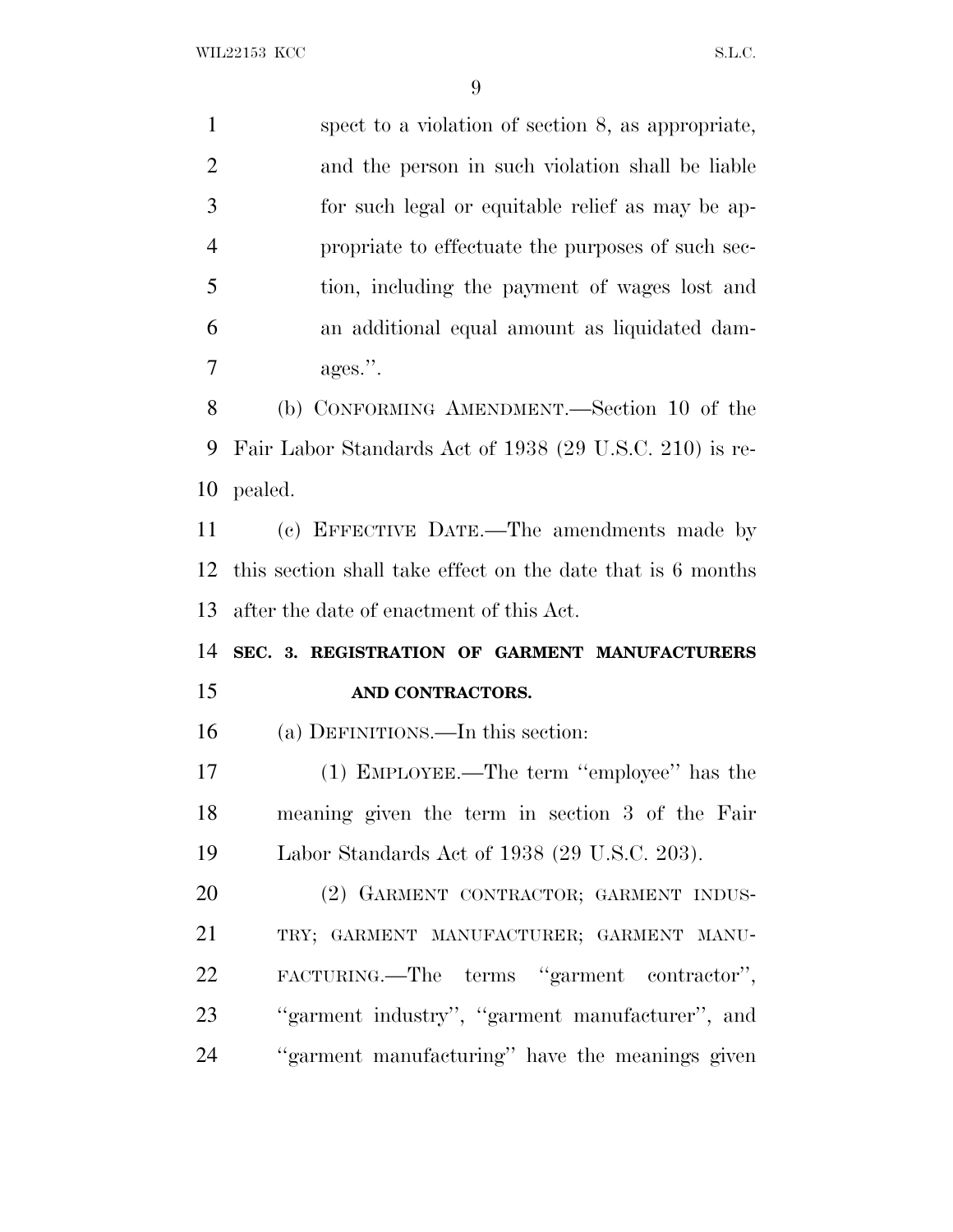such terms in section 8(f) of the Fair Labor Stand-2 ards Act of 1938 (29 U.S.C. 208(f)).

 (3) PRODUCTION EMPLOYEE.—The term ''pro- duction employee'', with respect to a garment manu- facturer or garment contractor, means any employee of the manufacturer or contractor who is engaged in the garment industry.

 (4) SECRETARY.—The term ''Secretary'' means the Secretary of Labor, acting through the Under- secretary of the Garment Industry appointed under section 4(b).

 (b) REQUIREMENT TO REGISTER WITH THE DE- PARTMENT OF LABOR.—Beginning on the date that is 6 months after the date of enactment of this Act, no gar- ment manufacturer or garment contractor shall engage in the garment industry during any year unless the manufac- turer or contractor has registered for such year with the Secretary in accordance with this section.

(c) REGISTRATION REQUIREMENTS.—

 (1) IN GENERAL.—A garment manufacturer or garment contractor registering under this section shall submit to the Secretary—

 (A) a form, in writing, containing the in-formation described in paragraph (2);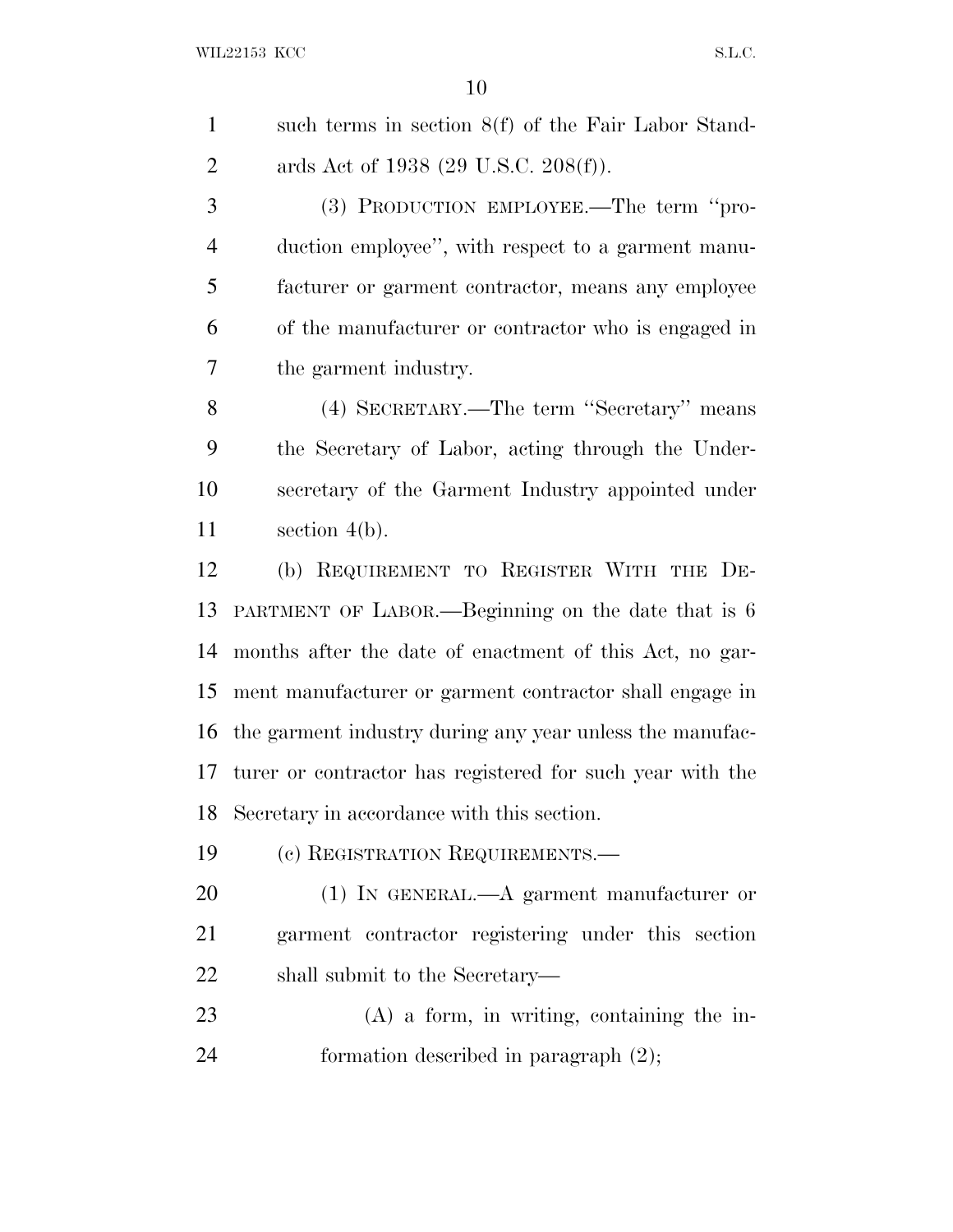| $\mathbf{1}$   | (B) photographic verification of the iden-            |
|----------------|-------------------------------------------------------|
| $\overline{2}$ | tify of—                                              |
| 3              | (i) each owner or partner of the gar-                 |
| $\overline{4}$ | ment manufacturer or garment contractor;              |
| 5              | and                                                   |
| 6              | (ii) in the case the garment manufac-                 |
| $\overline{7}$ | turer or garment contractor is a corpora-             |
| 8              | tion, each officer of the corporation;                |
| 9              | (C) verification that the garment manufac-            |
| 10             | turer or garment contractor has in effect a           |
| 11             | workers' compensation insurance policy for all        |
| 12             | production employees of the manufacturer or           |
| 13             | contractor; and                                       |
| 14             | (D) payment of the applicable registration            |
| 15             | fee described in paragraph (3).                       |
| 16             | (2) INFORMATION IN FORM.—The information              |
| 17             | described in this paragraph is each of the following: |
| 18             | (A) A statement of whether the garment                |
| 19             | manufacturer or garment contractor is a sole          |
| 20             | proprietorship, partnership, or corporation.          |
| 21             | (B) The name, residential address, and                |
| 22             | phone number of all production employees of           |
| 23             | the garment manufacturer or garment con-              |
| 24             | tractor.                                              |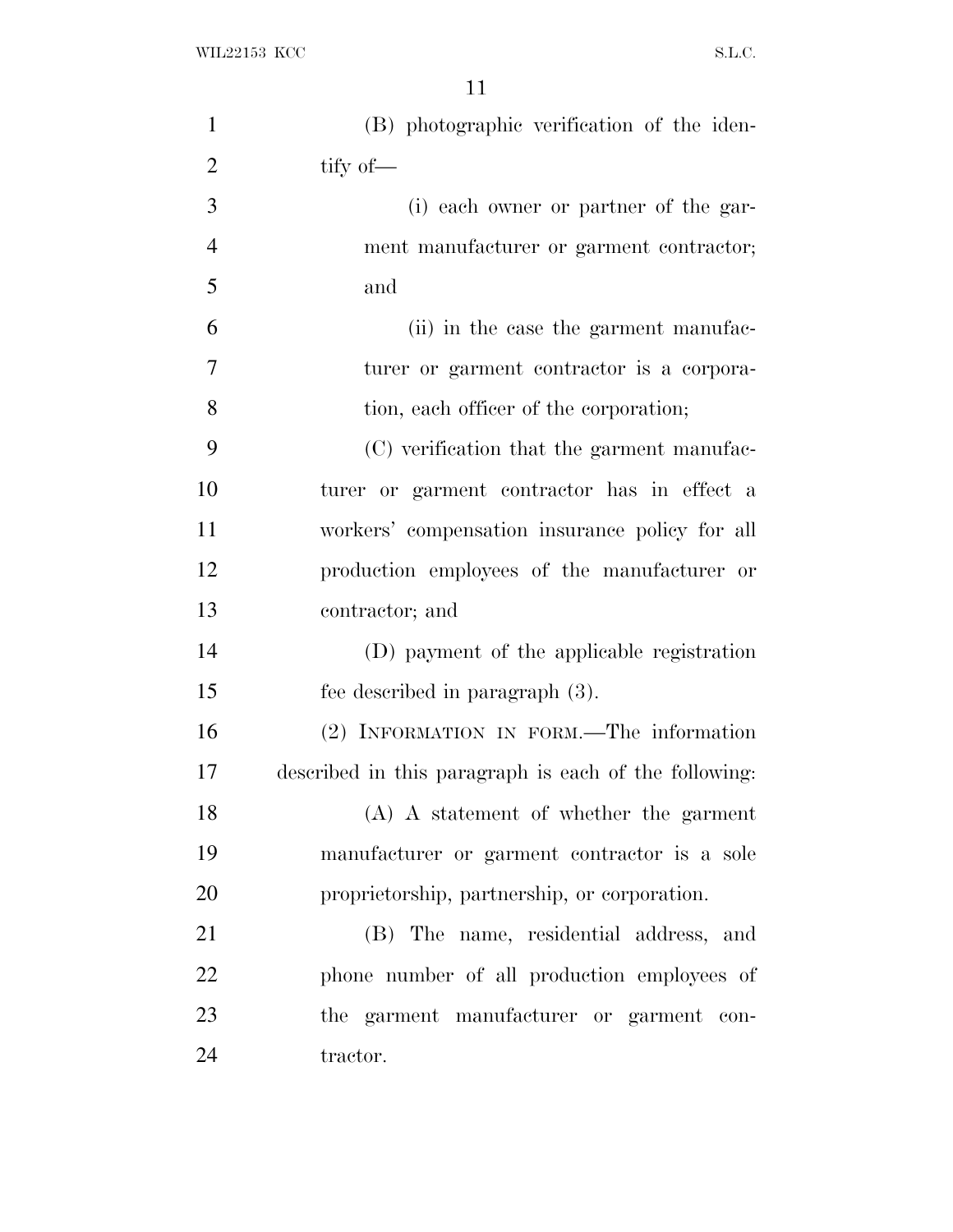| $\mathbf{1}$   | (C) The name, residential address, phone          |
|----------------|---------------------------------------------------|
| $\overline{2}$ | number, and social security number of—            |
| 3              | (i) each owner or partner of the gar-             |
| $\overline{4}$ | ment manufacturer or garment contractor;          |
| 5              | (ii) if applicable, each officer of the           |
| 6              | garment manufacturer or garment con-              |
| $\overline{7}$ | tractor; and                                      |
| 8              | (iii) if applicable, each of the 10 larg-         |
| 9              | est shareholders of the garment manufac-          |
| 10             | turer or garment contractor.                      |
| 11             | (D) The name, residential address, and so-        |
| 12             | cial security number of each person with a fi-    |
| 13             | nancial interest in the business of the garment   |
| 14             | manufacturer in the garment industry, and the     |
| 15             | amount of that interest (if any).                 |
| 16             | (E) In the case in which the garment man-         |
| 17             | ufacturer or garment contractor is a corpora-     |
| 18             | tion, a statement ensuring that no shares of the  |
| 19             | corporation are listed on a national securities   |
| 20             | exchange or regularly quoted in an over-the-      |
| 21             | counter market by one or more members of a        |
| 22             | national or an affiliated securities association. |
| 23             | (F) A statement of how long the garment           |
| 24             | manufacturer or garment contractor has been       |
| 25             | in business in the garment industry.              |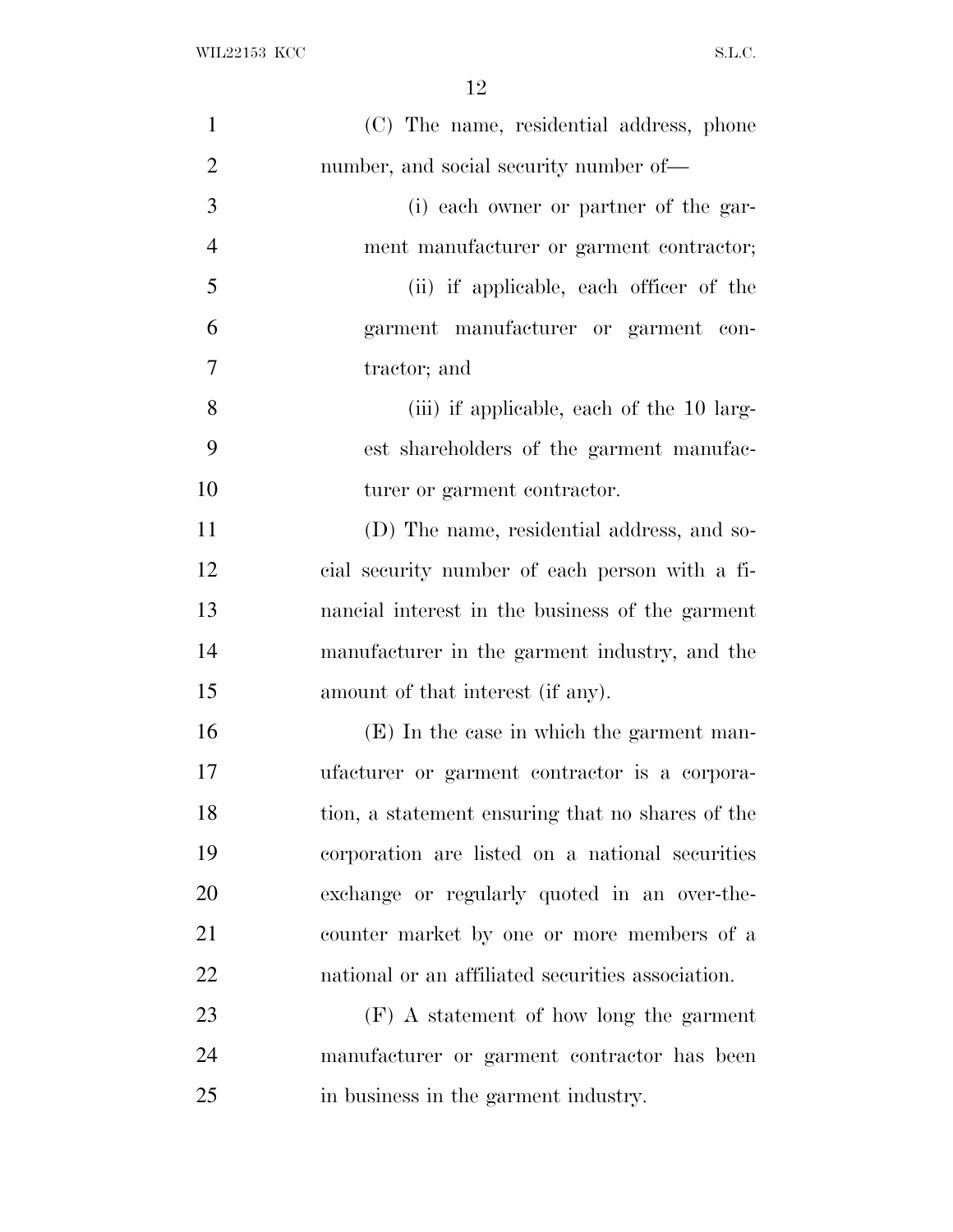| $\mathbf{1}$   | (G) If applicable, the tax identification          |
|----------------|----------------------------------------------------|
| $\overline{2}$ | number of the garment manufacturer or gar-         |
| 3              | ment contractor.                                   |
| $\overline{4}$ | (H) A statement of the status of the gar-          |
| 5              | ment manufacturer or garment contractor as a       |
| 6              | manufacturer or contractor.                        |
| 7              | (I) A statement of whether the garment             |
| 8              | manufacturer or garment contractor has con-        |
| 9              | tracted with a labor organization, and, if so, the |
| 10             | name and address of such labor organization.       |
| 11             | $(J)(i)$ A statement as to whether, within         |
| 12             | the preceding 3-year period, any of the fol-       |
| 13             | lowing persons or entities have been found by a    |
| 14             | court or the Secretary to have violated the Fair   |
| 15             | Labor Standards Act of 1938 (29 U.S.C. 201)        |
| 16             | et seq.):                                          |
| 17             | (I) The garment manufacturer or gar-               |
| 18             | ment contractor.                                   |
| 19             | (II) Any owner of or any partner of                |
| 20             | the garment manufacturer or garment con-           |
| 21             | tractor.                                           |
| 22             | (III) In the case the garment manu-                |
| 23             | facturer or garment contractor is a cor-           |
| 24             | poration, any officer of the corporation or        |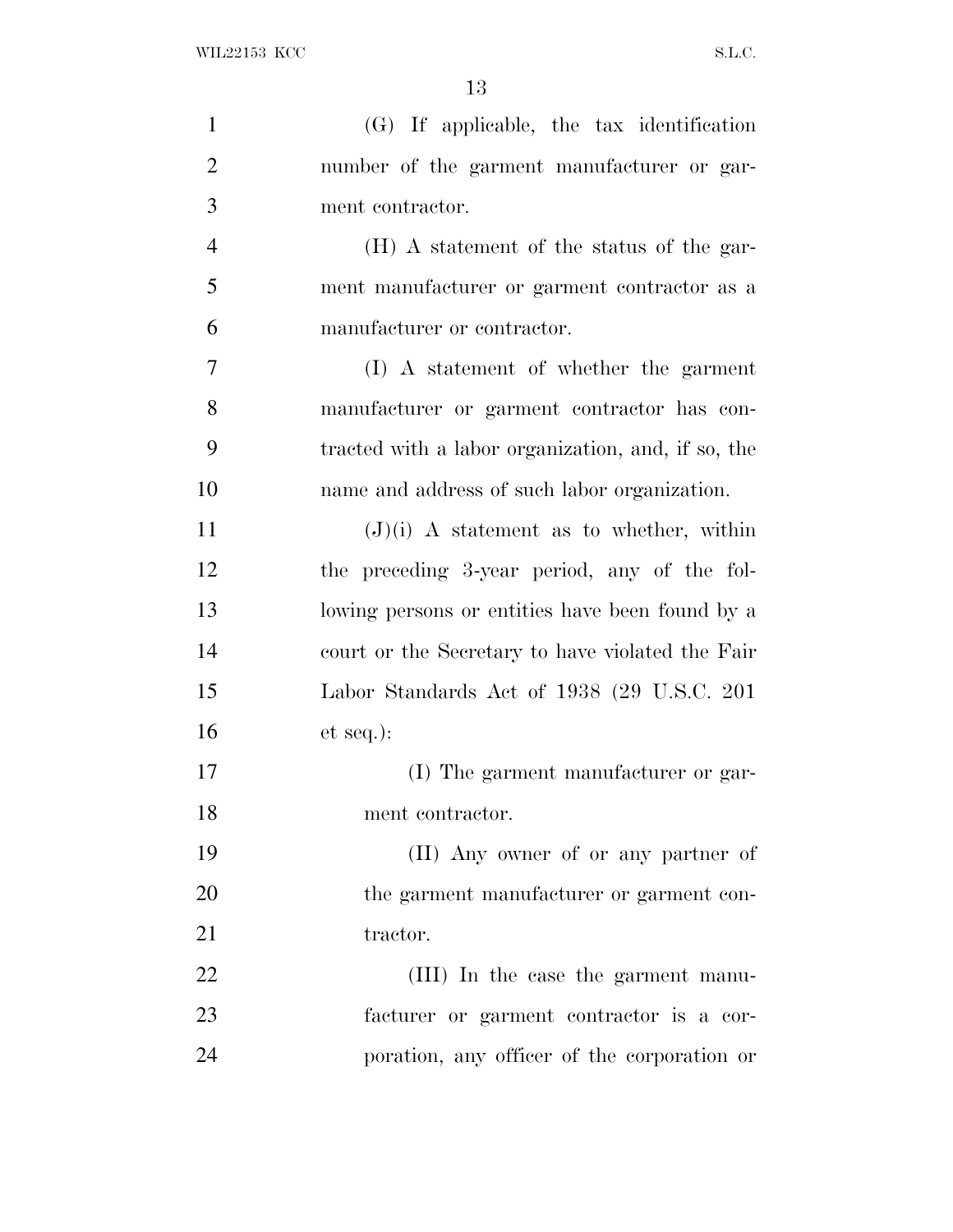| $\mathbf{1}$   | any of the 10 largest shareholders of the               |
|----------------|---------------------------------------------------------|
| $\overline{2}$ | corporation.                                            |
| 3              | (ii) If any person or entity described in               |
| $\overline{4}$ | any of subclauses $(I)$ through $(III)$ of clause $(i)$ |
| 5              | has violated the Fair Labor Standards Act of            |
| 6              | 1938 within the period described in such clause,        |
| 7              | a statement of the nature of such violation and         |
| 8              | the date on which such violation occurred.              |
| 9              | (K) In the case of a contractor, a state-               |
| 10             | ment of whether the contractor has subcon-              |
| 11             | tracted for the cutting, sewing, dying, or assem-       |
| 12             | bling of textiles or apparel or sections or com-        |
| 13             | ponents of apparel.                                     |
| 14             | (3) REGISTRATION FEE.-                                  |
| 15             | (A) IN GENERAL.—The registration fee re-                |
| 16             | quired under this subsection for each year shall        |
| 17             | be $$200.$                                              |
| 18             | (B) PRO RATED FEES.-The Secretary                       |
| 19             | may prorate the registration fee under subpara-         |
| 20             | $graph(A)$ for any registration described in sub-       |
| 21             | section $(d)(2)(B)(i)$ .                                |
| 22             | (C) USE.—The Secretary shall use the                    |
| 23             | total amount of each registration fee required          |
| 24             | under this subsection for carrying out this sec-        |
| 25             | tion.                                                   |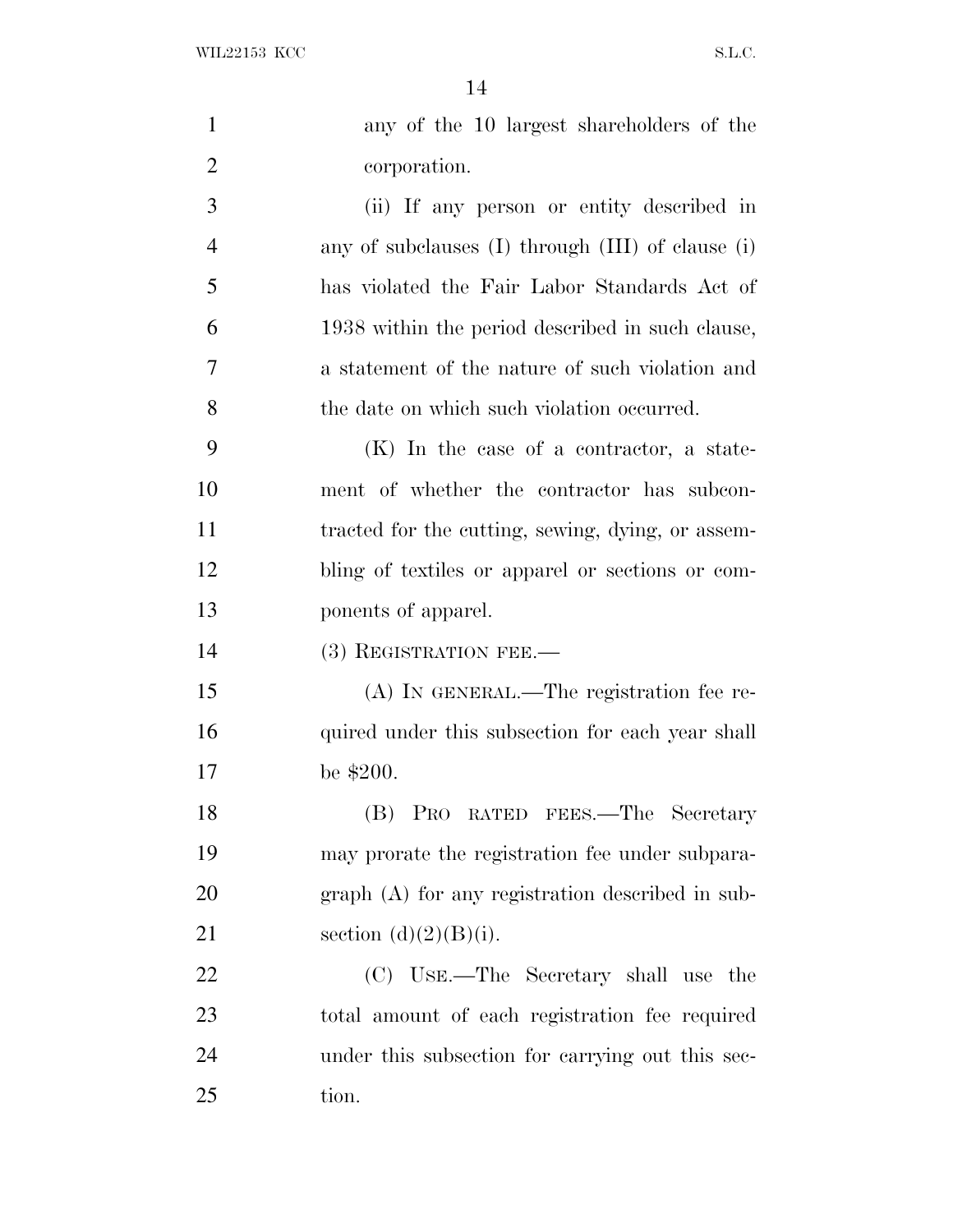| $\mathbf{1}$   | (d) SUBMISSION.—                                     |
|----------------|------------------------------------------------------|
| $\overline{2}$ | (1) CONSOLIDATION.—Each division, subsidiary         |
| 3              | corporation, or related company of a garment manu-   |
| $\overline{4}$ | facturer or garment contractor may, at the option of |
| 5              | the manufacturer or contractor, be named and in-     |
| 6              | cluded under 1 registration under this section.      |
| 7              | $(2)$ TIMING.—                                       |
| 8              | (A) IN GENERAL.—Except as provided                   |
| 9              | under subparagraph (B), each registration sub-       |
| 10             | mitted under this section shall be filed not later   |
| 11             | than the date that is 6 months after the date        |
| 12             | of enactment of this Act and annually there-         |
| 13             | after on a date determined by the Secretary.         |
| 14             | (B) NEW MANUFACTURERS OR CONTRAC-                    |
| 15             | TORS.—In the case of a garment manufacturer          |
| 16             | or garment contractor that begins garment            |
| 17             | manufacturing operations or enters into a con-       |
| 18             | tract for such operations for the first time after   |
| 19             | the date of enactment of this Act, the registra-     |
| 20             | tion required under this section shall be sub-       |
| 21             | mitted—                                              |
| 22             | (i) not later than 6 months after the                |
| 23             | date on which the garment manufacturing              |
| 24             | operations begin or the contractor enters            |
| 25             | into the contract for such operations; and           |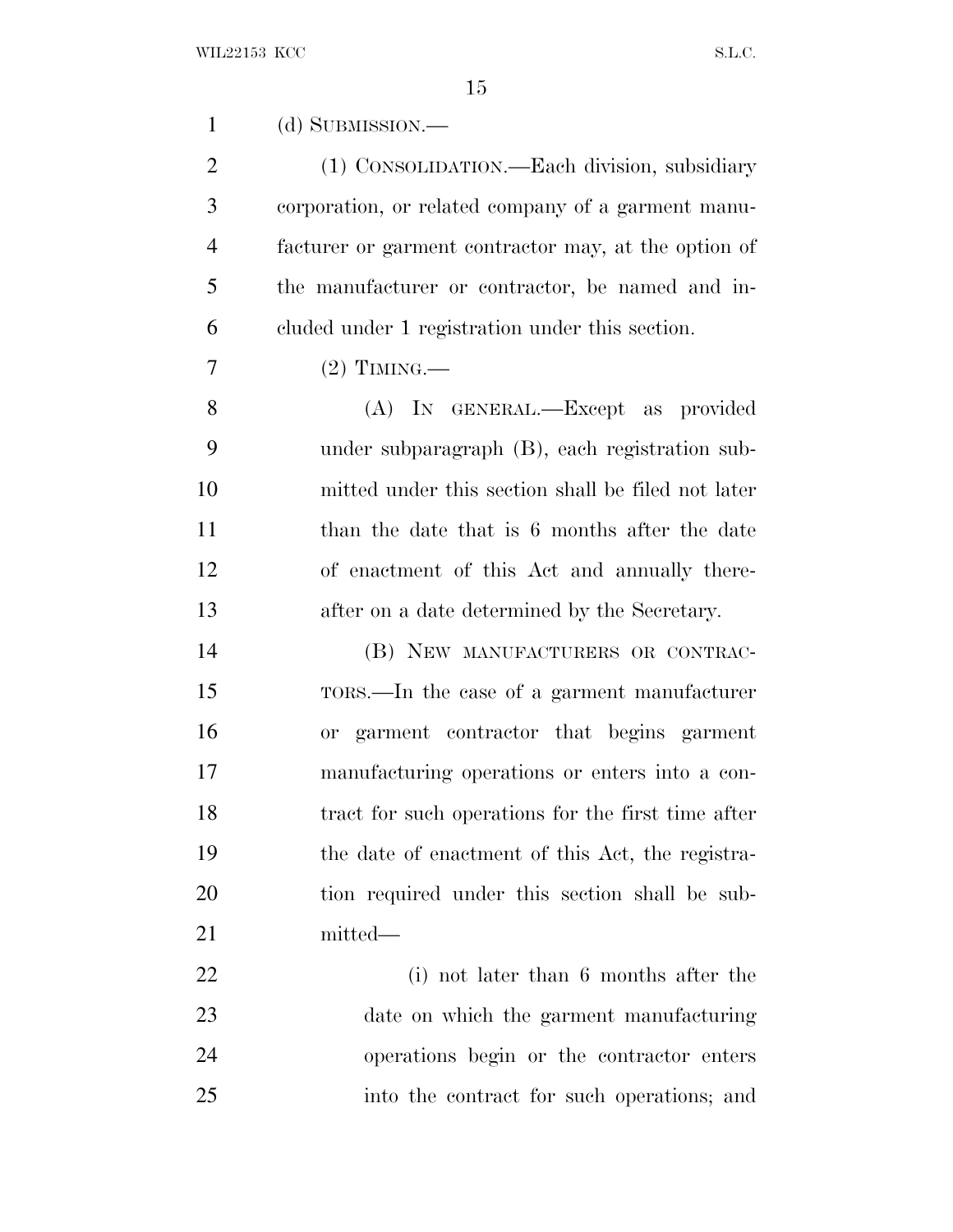| $\mathbf{1}$   | (ii) annually thereafter on a date de-               |
|----------------|------------------------------------------------------|
| $\overline{2}$ | termined by the Secretary.                           |
| 3              | (e) CERTIFICATES.—                                   |
| $\overline{4}$ | (1) IN GENERAL.—The Secretary shall issue a          |
| 5              | certificate of registration to each garment manufac- |
| 6              | turer or garment contractor that submits a registra- |
| 7              | tion meeting the requirements under this section.    |
| 8              | $(2)$ APPLICABILITY.—                                |
| 9              | (A) IN GENERAL.—Except as provided in                |
| 10             | subparagraph (B), each certificate issued under      |
| 11             | paragraph (1) shall be effective for a period of     |
| 12             | 12 months.                                           |
| 13             | (B) NEW MANUFACTURERS OR CONTRAC-                    |
| 14             | TORS.—A certificate with respect to a registra-      |
| 15             | tion submitted under subsection $(d)(2)(B)(i)$       |
| 16             | shall be effective until the following registration  |
| 17             | date as determined by the Secretary.                 |
| 18             | (3) POSTING.—Each garment manufacturer or            |
| 19             | garment contractor receiving a certificate under     |
| 20             | paragraph (1) shall post such certificate in a place |
| 21             | where it may be read by any employee of the manu-    |
| 22             | facturer or contractor during the workday.           |
| 23             | (4) SUSPENSION OR REVOCATION. The Sec-               |
| 24             | retary may suspend or revoke a certificate of reg-   |
| 25             | istration issued under paragraph (1) if the garment  |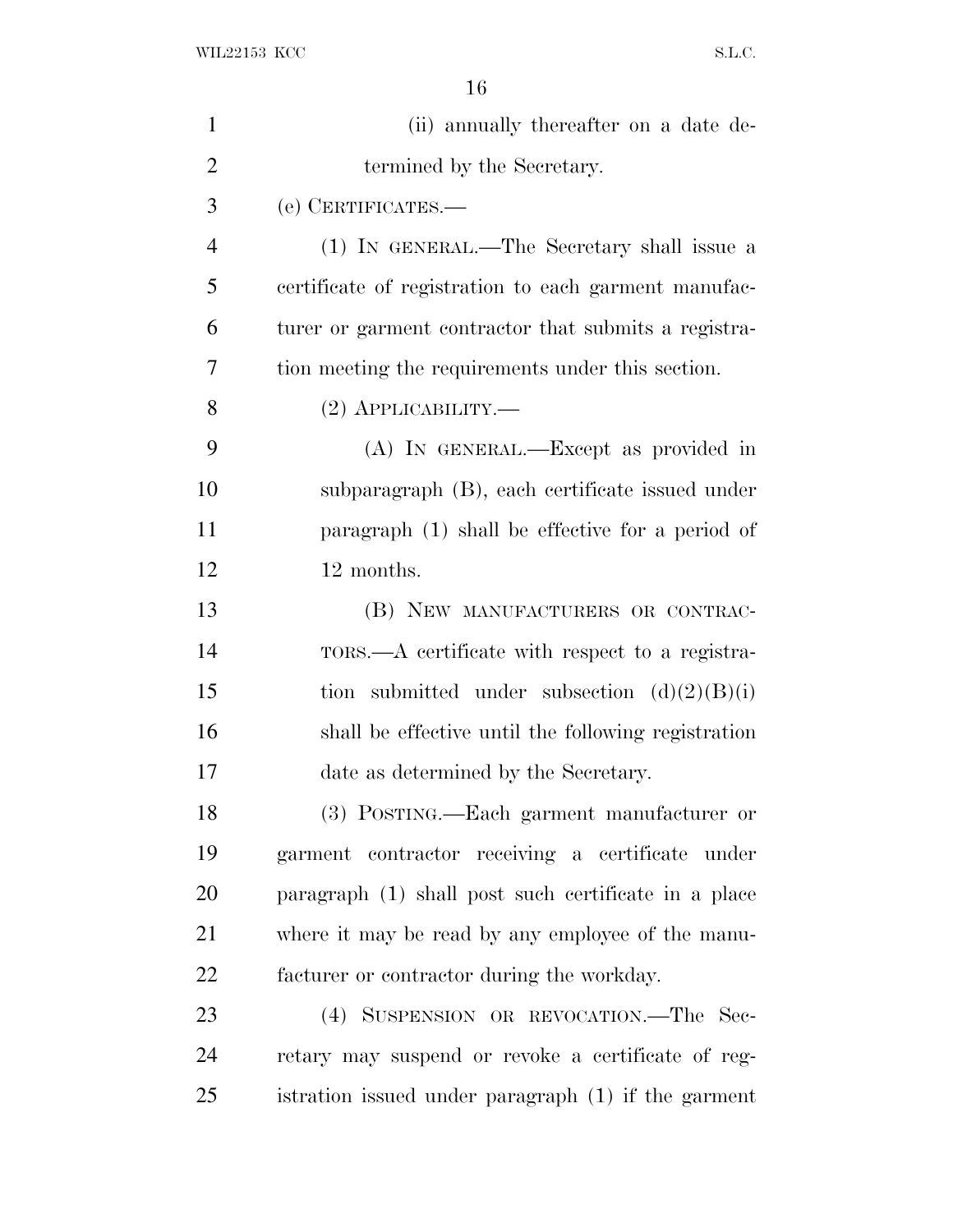| $\mathbf{1}$   | manufacturer or garment contractor that submitted          |
|----------------|------------------------------------------------------------|
| $\overline{2}$ | the registration—                                          |
| 3              | (A) has knowingly made any misrepresen-                    |
| $\overline{4}$ | tation in the application for such certificate; or         |
| 5              | (B) has failed to comply with this Act or                  |
| 6              | any regulation under this Act.                             |
| 7              | (f) RECORDKEEPING.—The Secretary shall, through            |
| 8              | regulations, establish requirements for record keeping for |
| 9              | all garment manufacturers and garment contractors en-      |
| 10             | gaging in the garment industry in order to assist in en-   |
| 11             | forcing the requirements of this section.                  |
| 12             | $(g)$ ENFORCEMENT.—                                        |
| 13             | (1) IN GENERAL.—The Secretary may impose a                 |
| 14             | civil money penalty of not more than $$50,000,000$         |
| 15             | against any person who violates a requirement under        |
| 16             | this section.                                              |
| 17             | $ConsIDENTIONS.$ $\qquad \qquad$ assessing<br>(2)<br>the   |
| 18             | amount of a penalty under this subsection, the Sec-        |
| 19             | retary shall give consideration to—                        |
| 20             | $(A)$ the size of the business of the person;              |
| 21             | (B) whether the violation of the person                    |
| 22             | was committed in good faith;                               |
| 23             | (C) the gravity of the violation;                          |
| 24             | (D) the history of any previous violations                 |
| 25             | of the person under this section; and                      |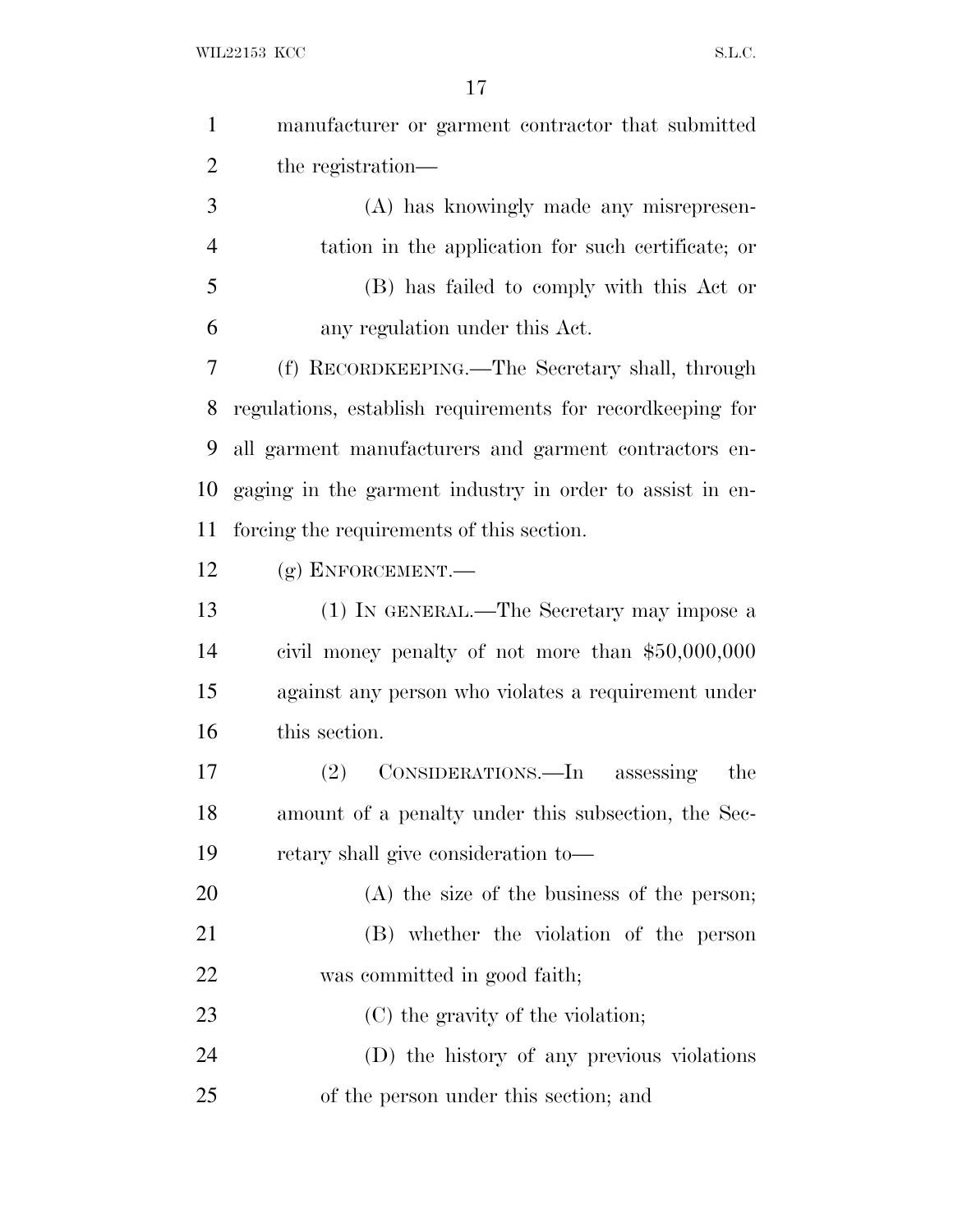(E) the history of the person in complying with the recordkeeping requirements under sub- section (f). (h) REGULATIONS.—The Secretary may prescribe such regulations or other guidance as may be necessary to carry out this section. **SEC. 4. UNDERSECRETARY OF THE GARMENT INDUSTRY.** (a) I<sup>N</sup> GENERAL.—There is established in the De-

 partment of Labor the Office of the Garment Industry (re-ferred to in this section as the ''Office'').

(b) UNDERSECRETARY.—

 (1) IN GENERAL.—The Secretary of Labor shall appoint an Undersecretary of the Garment Industry (referred to in this section as the ''Undersecretary'') to head the Office.

(2) FUNCTIONS.—The Undersecretary shall—

 (A) carry out section 3 using sums appro-18 priated under subsection (c);

 (B) carry out the national domestic gar- ment manufacturing support program under section 5; and

 (C) provide assistance to the Administrator of the Wage and Hour Division in enforcing section 8 of the Fair Labor Standards Act of 1938 (29 U.S.C. 208).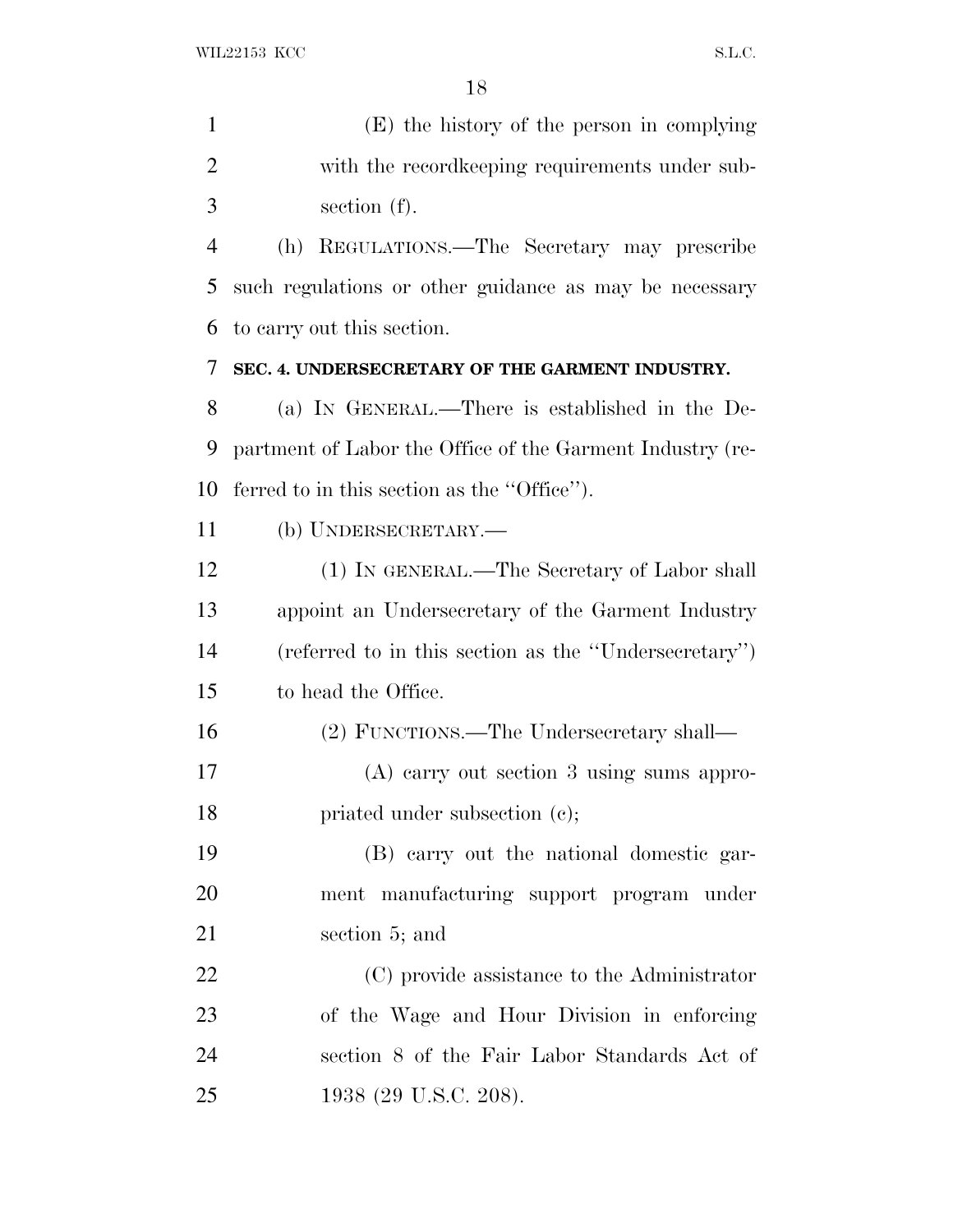| $\mathbf{1}$   | (c) AUTHORIZATION OF APPROPRIATIONS.—                   |
|----------------|---------------------------------------------------------|
| $\overline{2}$ | (1) IN GENERAL.—There are authorized to be              |
| 3              | appropriated to the Secretary of the Labor—             |
| $\overline{4}$ | (A) $$10,000,000$ for fiscal year 2022, to              |
| 5              | establish the Office and carry out the functions        |
| 6              | described in subparagraphs $(A)$ and $(C)$ of sub-      |
| 7              | section (b) $(2)$ ; and                                 |
| 8              | $(B)$ \$3,000,000 for each of fiscal years              |
| 9              | 2023 through 2027, to carry out the functions           |
| 10             | described in subparagraphs $(A)$ and $(C)$ of sub-      |
| 11             | section $(b)(2)$ .                                      |
| 12             | (2) AVAILABILITY.—Any sums appropriated                 |
| 13             | under the authorization contained in this subsection    |
| 14             | shall remain available, without fiscal year limitation, |
| 15             | until expended.                                         |
| 16             | SEC. 5. NATIONAL DOMESTIC GARMENT MANUFACTURING         |
| 17             | <b>SUPPORT PROGRAM.</b>                                 |
| 18             | (a) DEFINITIONS.—In this section:                       |
| 19             | (1) ELIGIBLE ENTITY.—The term "eligible enti-           |
| 20             | ty" means an entity that is—                            |
| 21             | $(A)$ a garment manufacturer that is incor-             |
| 22             | porated in and performs garment manufac-                |
| 23             | turing within the United States; or                     |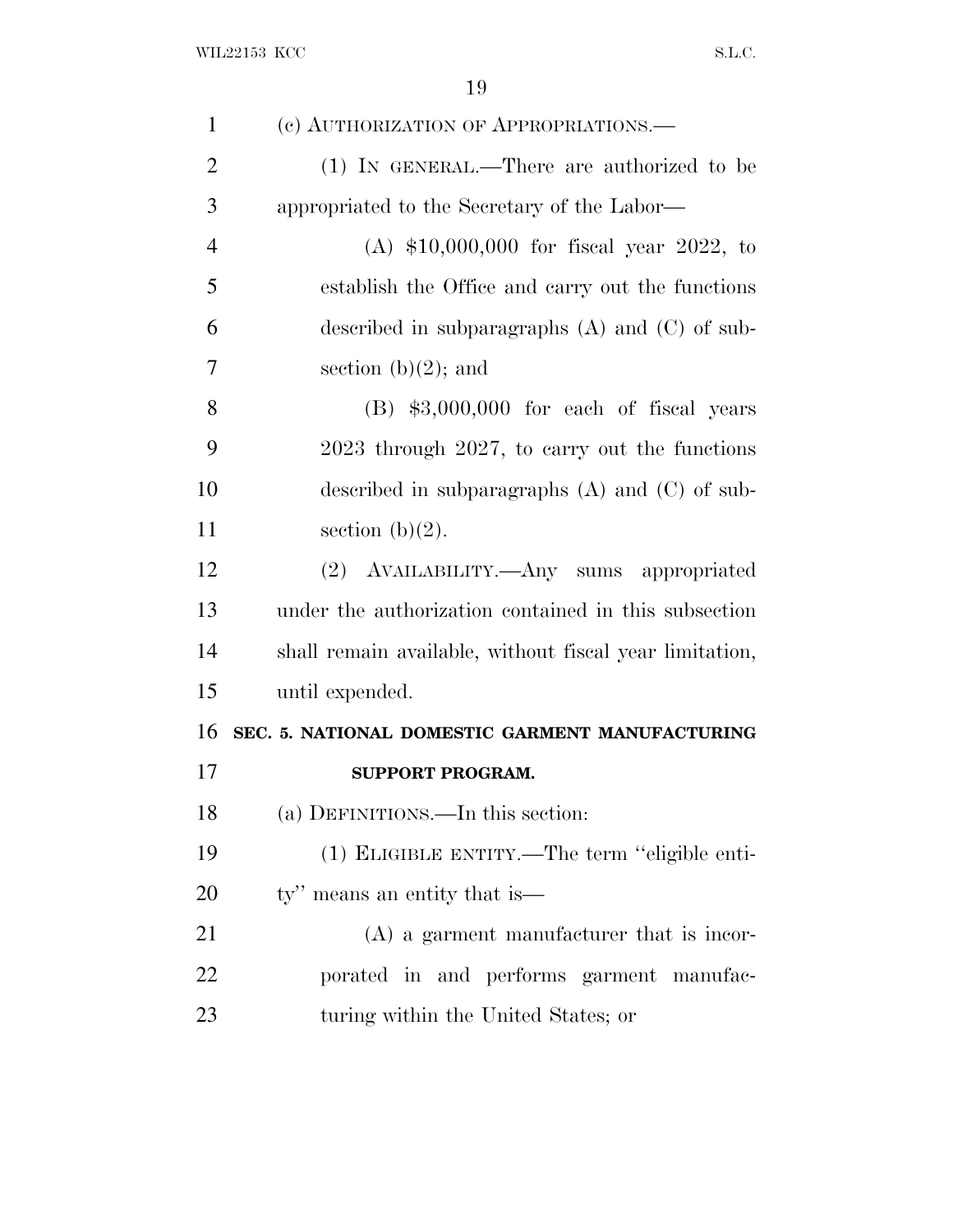WIL22153 KCC S.L.C.

 (B) a nonprofit organization that provides workforce development opportunities with re- spect to the garment industry. (2) GARMENT INDUSTRY; GARMENT MANUFAC- TURER; GARMENT MANUFACTURING.—The terms ''garment industry'', ''garment manufacturer'', and ''garment manufacturing'' have the meanings given such terms in section 8(f) of the Fair Labor Stand- ards Act of 1938 (29 U.S.C. 208(f)). (3) SECRETARY.—The term ''Secretary'' means the Secretary of Labor, acting through the Under- secretary of the Garment Industry appointed under section 4(b). (b) I<sup>N</sup> GENERAL.—From amounts made available under subsection (g), the Secretary shall award grants, on a competitive basis, to eligible entities to support garment manufacturing in the United States. (c) APPLICATION.—An eligible entity seeking a grant

 under this section shall submit to the Secretary an appli- cation at such time, in such manner, and containing such information as the Secretary may require, including—

 (1) a description of the project that the eligible entity proposes to carry out using such grant; and (2) an implementation plan of such project that reflects the expected participation of, and partner-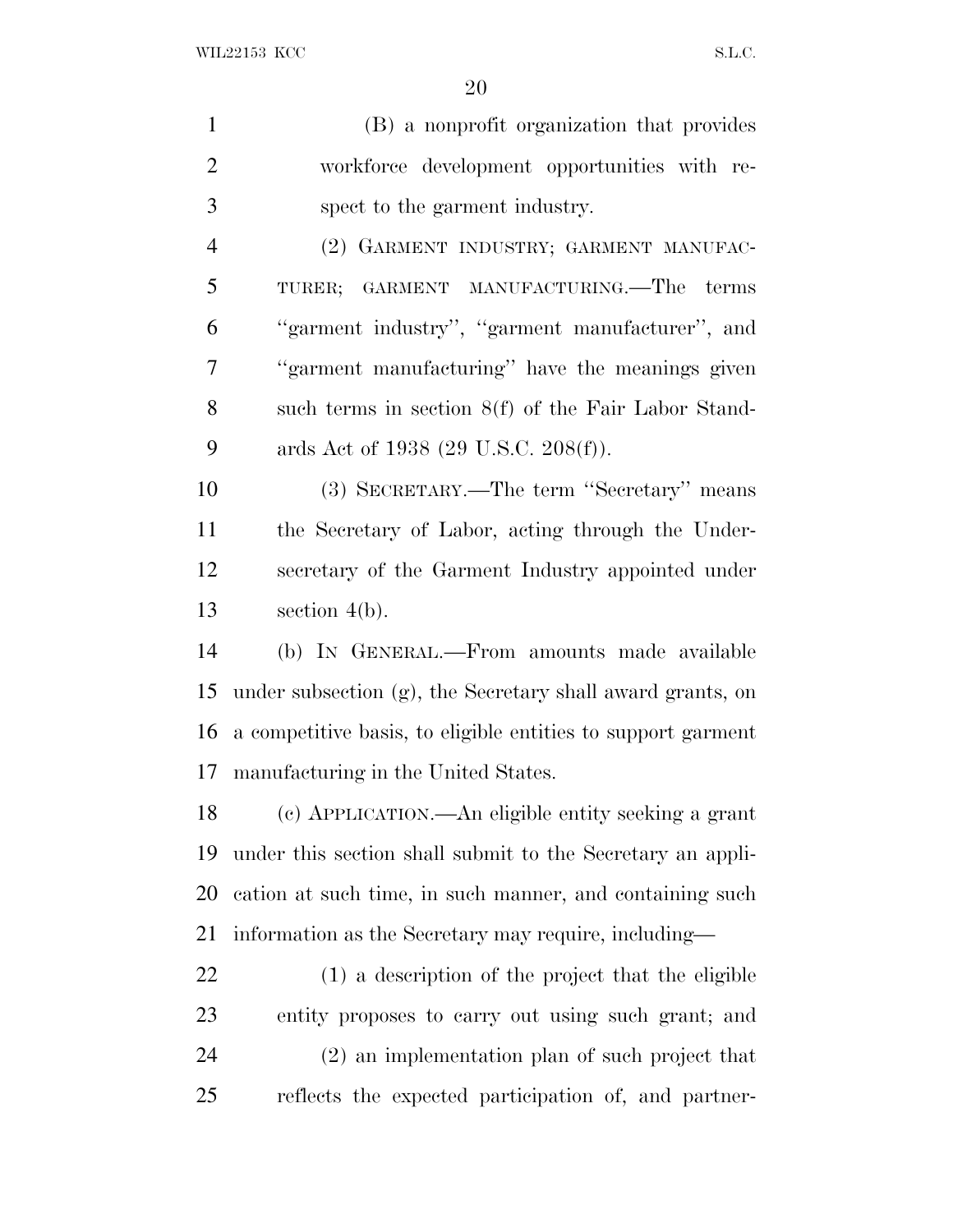| $\mathbf{1}$   | ship with, applicable labor organizations and rel-         |
|----------------|------------------------------------------------------------|
| $\overline{2}$ | evant community stakeholders.                              |
| 3              | $(d)$ AWARD.—                                              |
| $\overline{4}$ | (1) SELECTION.—In awarding grants under                    |
| 5              | this section to eligible entities, the Secretary shall     |
| 6              | give priority to eligible entities—                        |
| $\tau$         | (A) with a workforce that is covered by a                  |
| 8              | collective bargaining agreement;                           |
| 9              | (B) that are certified by a State in which                 |
| 10             | such eligible entity operates as a minority-               |
| 11             | owned businesses, women-owned businesses, or               |
| 12             | veteran-owned businesses; or                               |
| 13             | (C) who have operated as a garment man-                    |
| 14             | ufacturer within the United States for more                |
| 15             | than 5 years.                                              |
| 16             | (2) AMOUNT.—The amount of a grant awarded                  |
| 17             | under this section may not be more than                    |
| 18             | \$5,000,000.                                               |
| 19             | (e) USE OF FUNDS.—An eligible entity receiving a           |
| 20             | grant under this section shall use the grant funds to sup- |
| 21             | $port-$                                                    |
| 22             | (1) investments in training and workforce devel-           |
| 23             | opment for employees within the garment industry;          |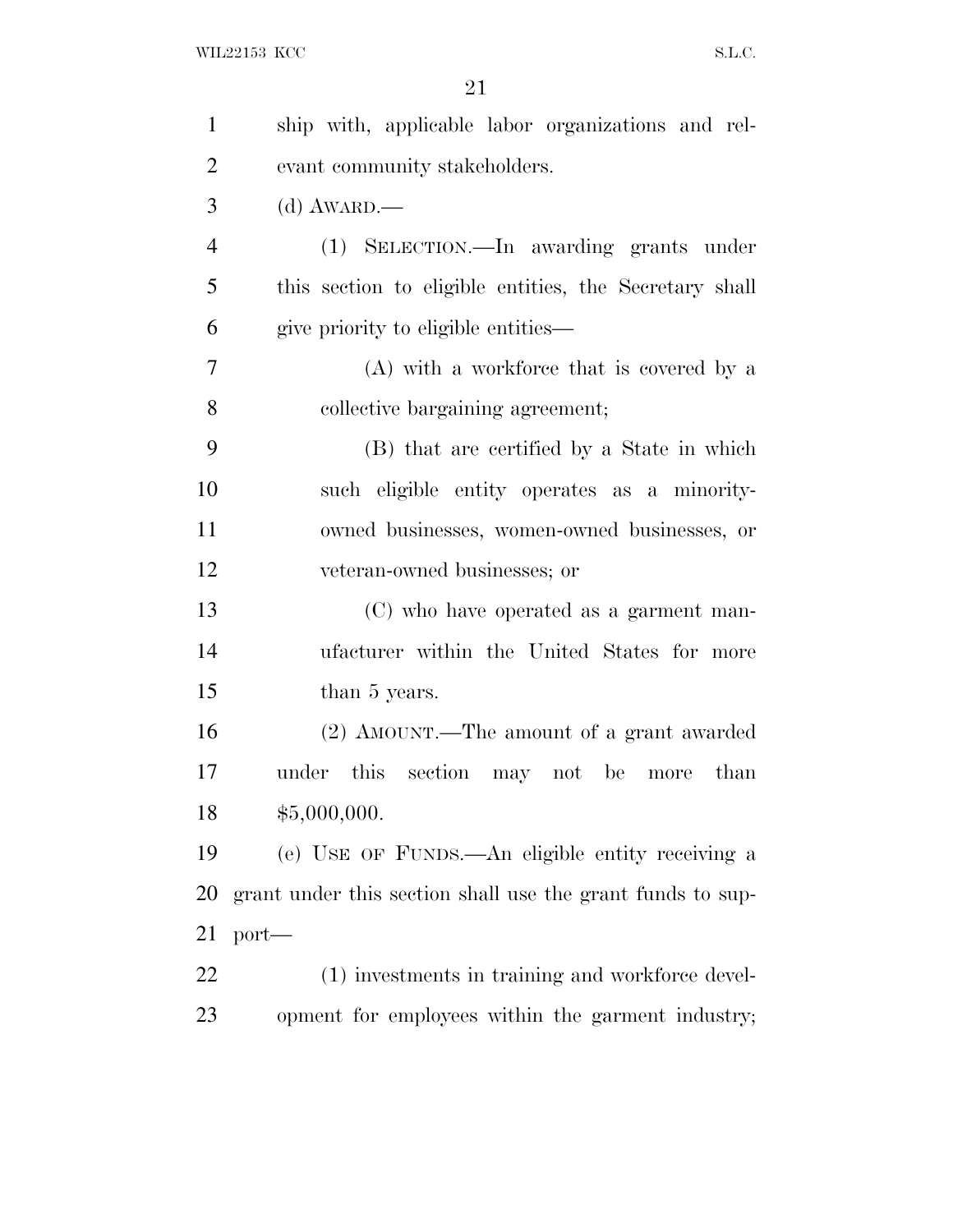(2) the acquisition of relevant tools and equip- ment for garment manufacturing in the United States;

 (3) the acquisition of, and capital improvements to, facilities for garment manufacturing in the United States and to promote the health and safety of employees in such facilities; or

 (4) efforts to assist in educating employees about rights under this Act and other relevant Fed-eral, State, or local laws.

 (f) REPORT.—Not later than 6 months after the date on which an eligible entity receives a grant under this sec- tion, the eligible entity shall submit to the Secretary a re- port that includes an account of the use of grant funds awarded under this section.

 (g) AUTHORIZATION OF APPROPRIATIONS.—There is authorized to be appropriated \$40,000,000 to carry out this section.

#### **SEC. 6. CREDIT FOR INSOURCING EXPENSES.**

 (a) I<sup>N</sup> GENERAL.—Subpart D of part IV of sub- chapter A of chapter 1 of the Internal Revenue Code of 1986 is amended by adding at the end the following new section: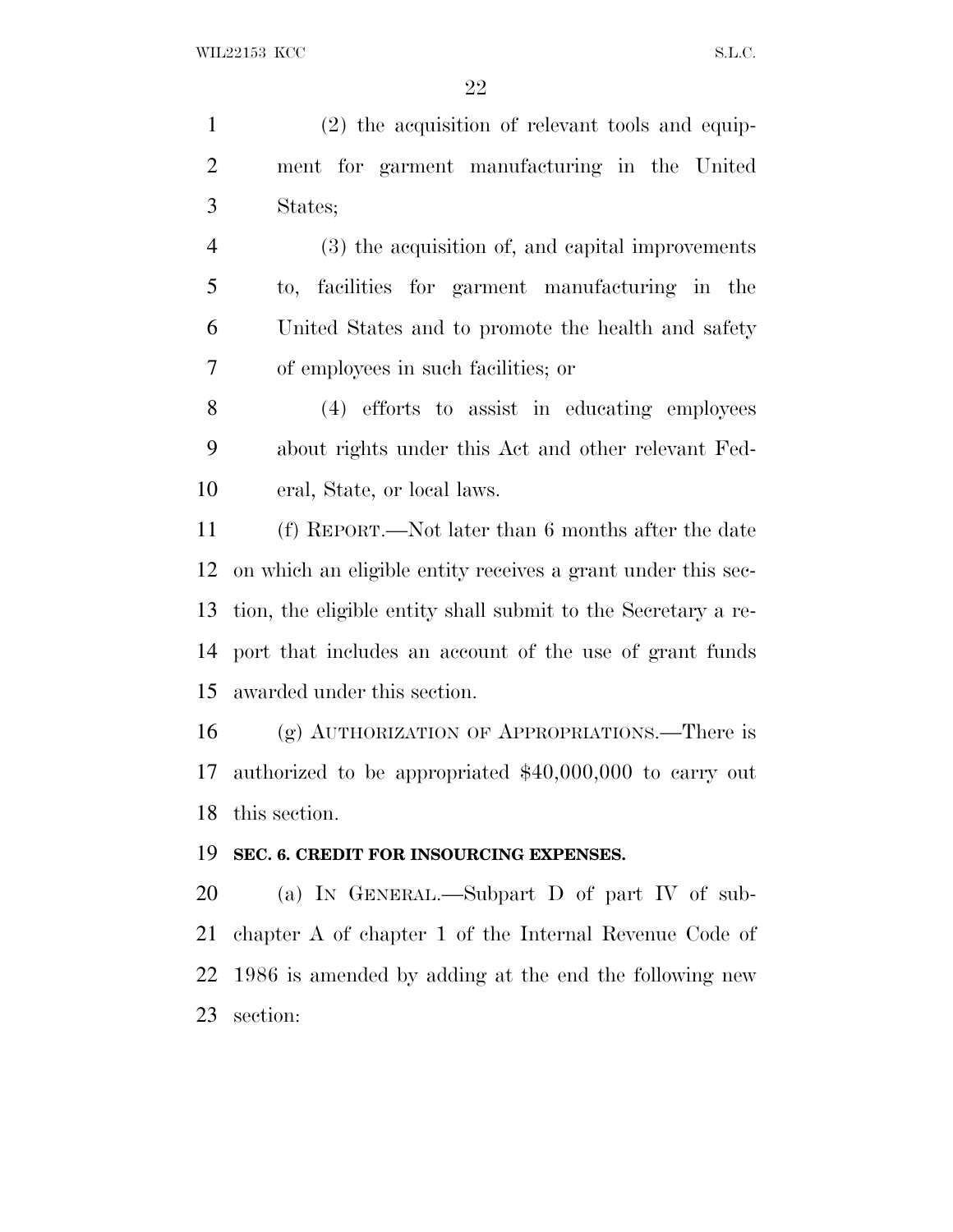#### **''SEC. 45U. CREDIT FOR INSOURCING EXPENSES.**

 $\%$  (a) In GENERAL.—For purposes of section 38, the insourcing expenses credit for any taxable year is an amount equal to 30 percent of the eligible insourcing ex- penses of the taxpayer which are taken into account in such taxable year under subsection (d).

 ''(b) ELIGIBLE INSOURCING EXPENSES.—For pur-poses of this section—

9 "(1) IN GENERAL.—The term 'eligible insourcing expenses' means—

 $((A)$  eligible expenses paid or incurred by the taxpayer in connection with the elimination of any business unit of the taxpayer (or of any member of any expanded affiliated group in which the taxpayer is also a member) located outside the United States, and

 $\langle G \rangle$  eligible expenses paid or incurred by the taxpayer in connection with the establish- ment of any business unit of the taxpayer (or of any member of any expanded affiliated group in which the taxpayer is also a member) located within—

23 ''(i) a HUBZone (as defined in sec-24 tion 31(b) of the Small Business Act (15 25 U.S.C.  $657a(b)$ , or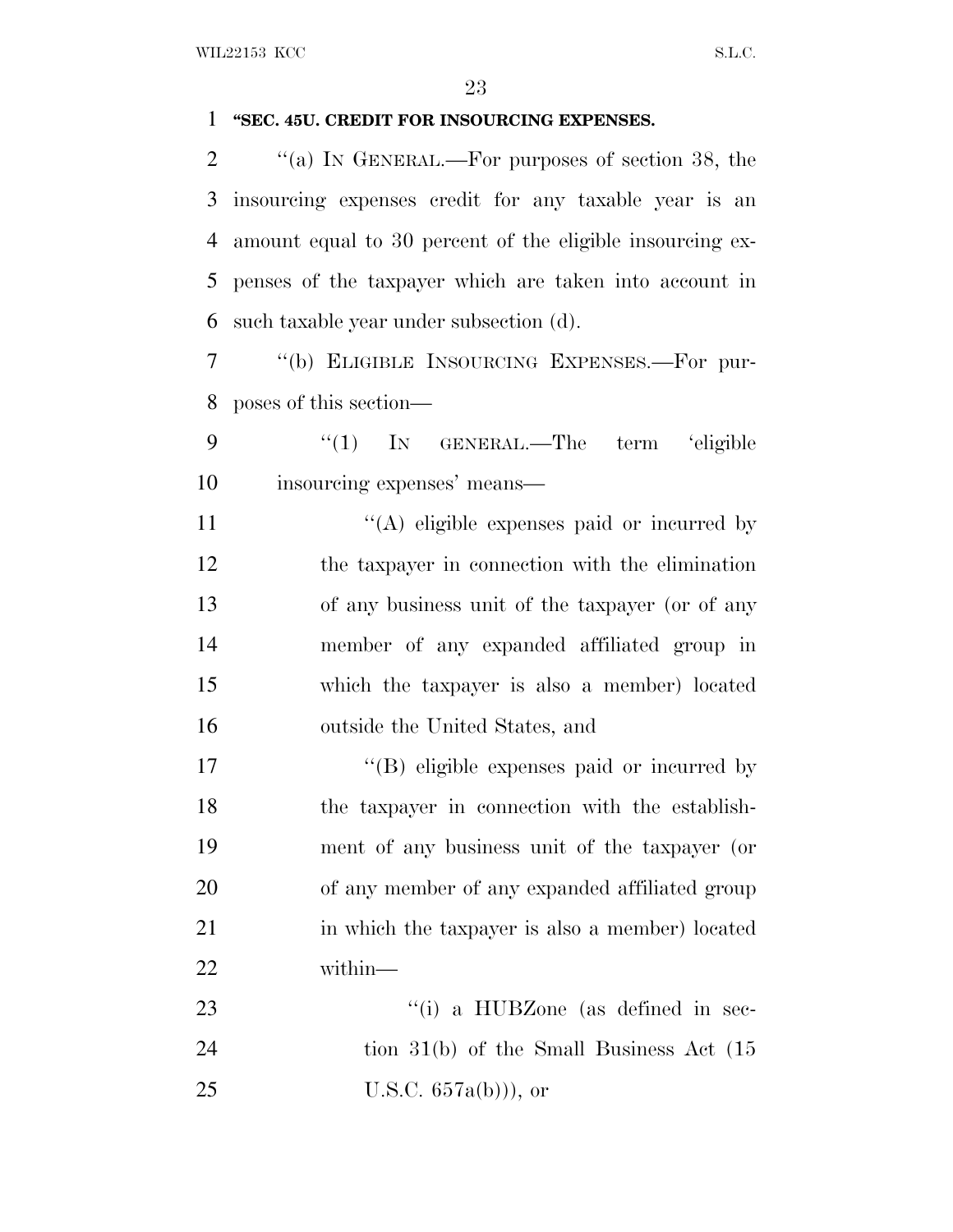WIL22153 KCC  $SL.C.$ 

| $\mathbf{1}$   | "(ii) a low-income community (as de-                |
|----------------|-----------------------------------------------------|
| $\overline{2}$ | scribed in section $45D(e)$ ,                       |
| 3              | if such establishment constitutes the relocation    |
| $\overline{4}$ | of the business unit so eliminated. For purposes    |
| 5              | of the preceding sentence, a relocation shall not   |
| 6              | be treated as failing to occur merely because       |
| 7              | such elimination occurs in a different taxable      |
| 8              | year than such establishment.                       |
| 9              | "(2) ELIGIBLE EXPENSES.—The term 'eligible          |
| 10             | expenses' means-                                    |
| 11             | "(A) any amount for which a deduction is            |
| 12             | allowed to the taxpayer under section 162, and      |
| 13             | $\lq\lq$ (B) permit and license fees, lease broker- |
| 14             | age fees, equipment installation costs, and, to     |
| 15             | the extent provided by the Secretary, other         |
| 16             | similar expenses.                                   |
| 17             | Such term does not include any compensation which   |
| 18             | is paid or incurred in connection with severance    |
| 19             | from employment and, to the extent provided by the  |
| 20             | Secretary, any similar amount.                      |
| 21             | "(3) BUSINESS UNIT.—The term 'business unit'        |
| 22             | $means$ —                                           |
| 23             | $\lq\lq$ any trade or business within the gar-      |
| 24             | ment industry (as defined in section $8(f)$ of the  |
| 25             | Fair Labor Standards Act of 1938), and              |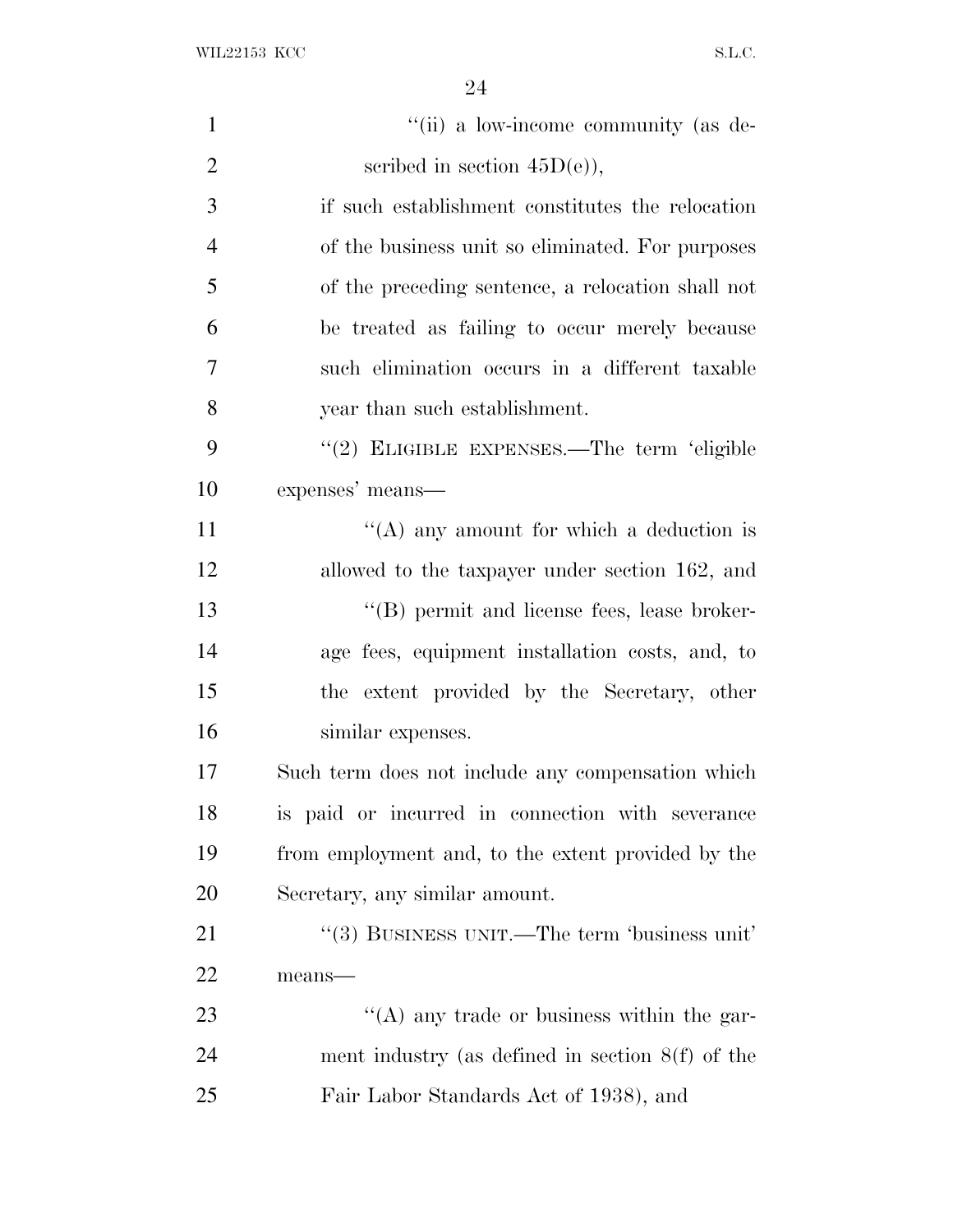1 ''(B) any line of business, or functional unit, which is part of any trade or business de-scribed in subparagraph (A).

 ''(4) EXPANDED AFFILIATED GROUP.—The term 'expanded affiliated group' means an affiliated group as defined in section 1504(a), determined without regard to section 1504(b)(3) and by sub- stituting 'more than 50 percent' for 'at least 80 per- cent' each place it appears in section 1504(a). A partnership or any other entity (other than a cor- poration) shall be treated as a member of an ex- panded affiliated group if such entity is controlled 13 (within the meaning of section  $954(d)(3)$ ) by mem- bers of such group (including any entity treated as a member of such group by reason of this para-graph).

17 "(5) EXPENSES MUST BE PURSUANT TO INSOURCING PLAN.—Amounts shall be taken into ac- count under paragraph (1) only to the extent that such amounts are paid or incurred pursuant to a written plan to carry out the relocation described in paragraph (1).

23 "(6) OPERATING EXPENSES NOT TAKEN INTO ACCOUNT.—Any amount paid or incurred in connec-tion with the on-going operation of a business unit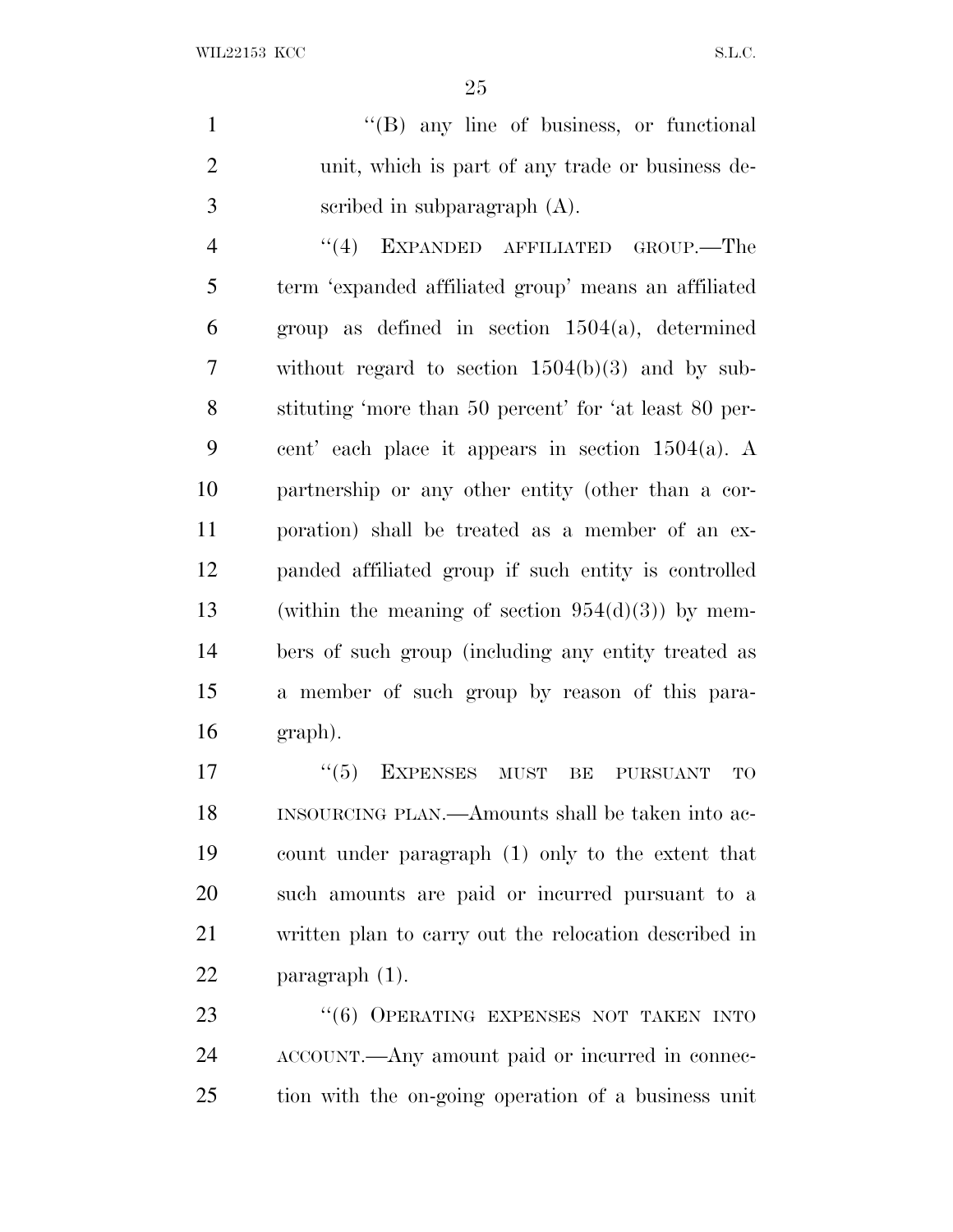WIL22153 KCC S.L.C.

 shall not be treated as an amount paid or incurred in connection with the establishment or elimination of such business unit.

 ''(c) INCREASED DOMESTIC EMPLOYMENT REQUIRE- MENT.—No credit shall be allowed under this section un- less the number of full-time equivalent employees of the taxpayer for the taxable year for which the credit is claimed exceeds the number of full-time equivalent em- ployees of the taxpayer for the last taxable year ending before the first taxable year in which such eligible insourcing expenses were paid or incurred. For purposes of this subsection, full-time equivalent employees has the meaning given such term under section 45R(d) (and the applicable rules of section 45R(e)). All employers treated as a single employer under subsection (b), (c), (m), or (o) of section 414 shall be treated as a single employer for purposes of this subsection.

 ''(d) CREDIT ALLOWED UPON COMPLETION OF INSOURCING PLAN.—

20 "(1) IN GENERAL.—Except as provided in para- graph (2), eligible insourcing expenses shall be taken 22 into account under subsection (a) in the taxable year during which the plan described in subsection (b)(5) has been completed and all eligible insourcing ex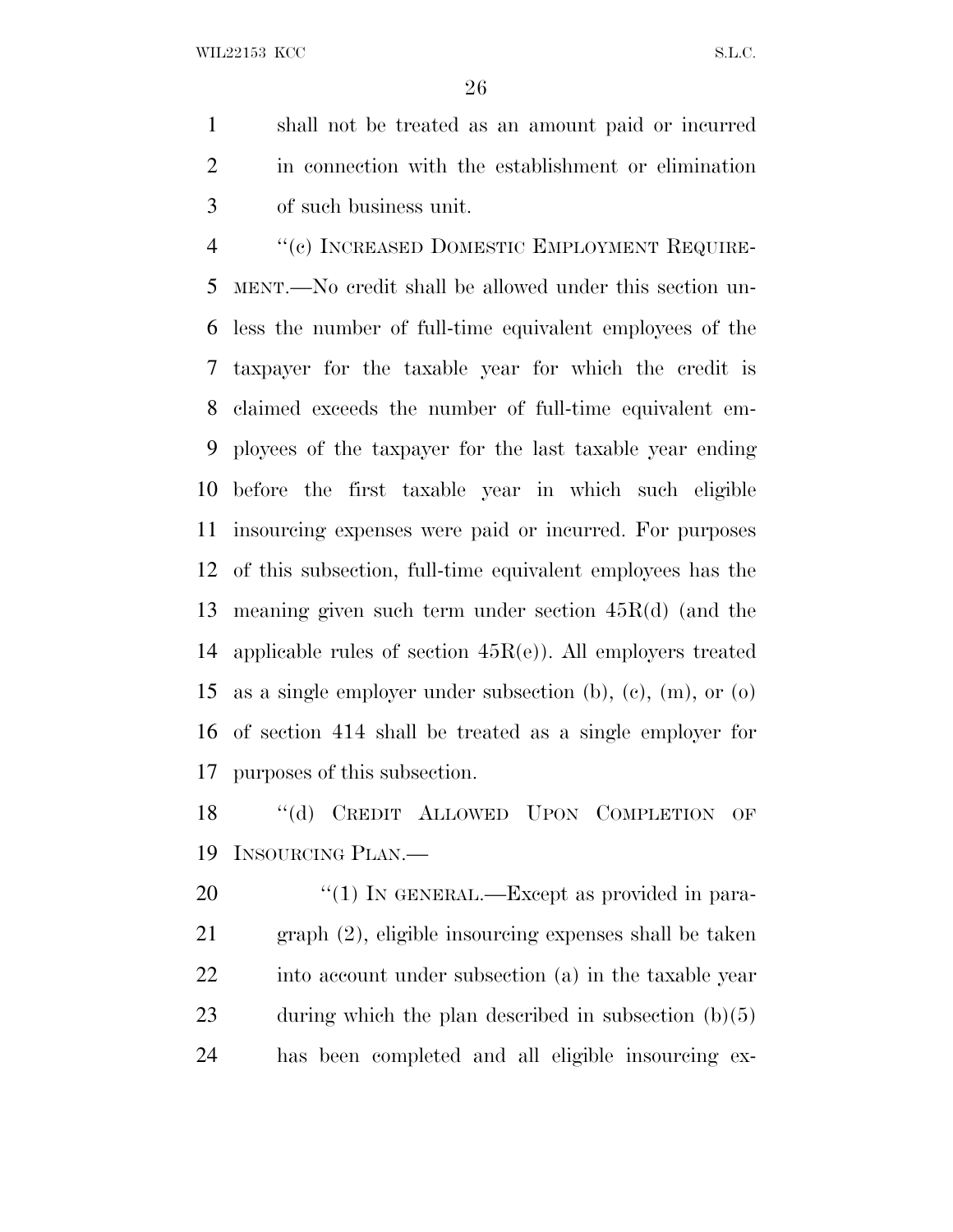WIL22153 KCC S.L.C.

 penses pursuant to such plan have been paid or in-curred.

3 "(2) ELECTION TO APPLY EMPLOYMENT TEST AND CLAIM CREDIT IN FIRST FULL TAXABLE YEAR AFTER COMPLETION OF PLAN.—If the taxpayer elects the application of this paragraph, eligible insourcing expenses shall be taken into account under subsection (a) in the first taxable year after the taxable year described in paragraph (1).

 ''(e) POSSESSIONS TREATED AS PART OF THE UNITED STATES.—For purposes of this section, the term 'United States' shall be treated as including each posses- sion of the United States (including the Commonwealth of Puerto Rico and the Commonwealth of the Northern Mariana Islands).

 ''(f) REGULATIONS.—The Secretary shall prescribe such regulations or other guidance as may be necessary or appropriate to carry out the purposes of this section.''. (b) CREDIT T<sup>O</sup> B<sup>E</sup> PART OF GENERAL BUSINESS CREDIT.—Subsection (b) of section 38 of such Code is amended by striking ''plus'' at the end of paragraph (32), by striking the period at the end of paragraph (33) and inserting '', plus'', and by adding at the end the following new paragraph: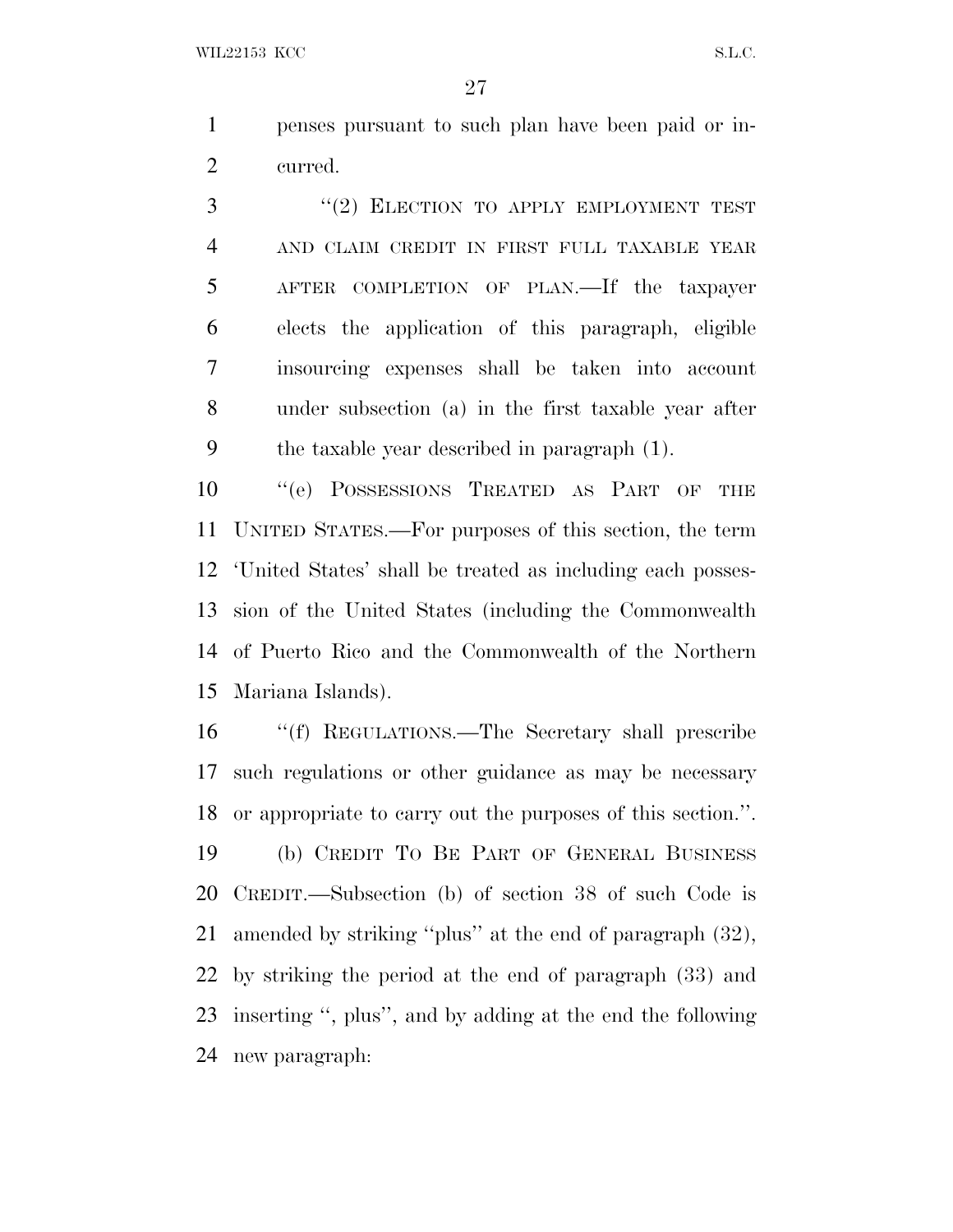1 ''(34) the insourcing expenses credit determined 2 under section  $45U(a)$ .".

 (c) CLERICAL AMENDMENT.—The table of sections for subpart D of part IV of subchapter A of chapter 1 of such Code is amended by adding at the end the fol-lowing new item:

''Sec. 45U. Credit for insourcing expenses.''.

 (d) EFFECTIVE DATE.—The amendments made by this section shall apply to amounts paid or incurred after the date of the enactment of this Act.

 (e) APPLICATION TO UNITED STATES POSSES-SIONS.—

12 (1) PAYMENTS TO POSSESSIONS.—

 (A) MIRROR CODE POSSESSIONS.—The Secretary of the Treasury shall make periodic payments to each possession of the United States with a mirror code tax system in an amount equal to the loss to that possession by reason of section 45U of the Internal Revenue Code of 1986. Such amount shall be determined by the Secretary of the Treasury based on in- formation provided by the government of the re-spective possession.

 (B) OTHER POSSESSIONS.—The Secretary of the Treasury shall make annual payments to each possession of the United States which does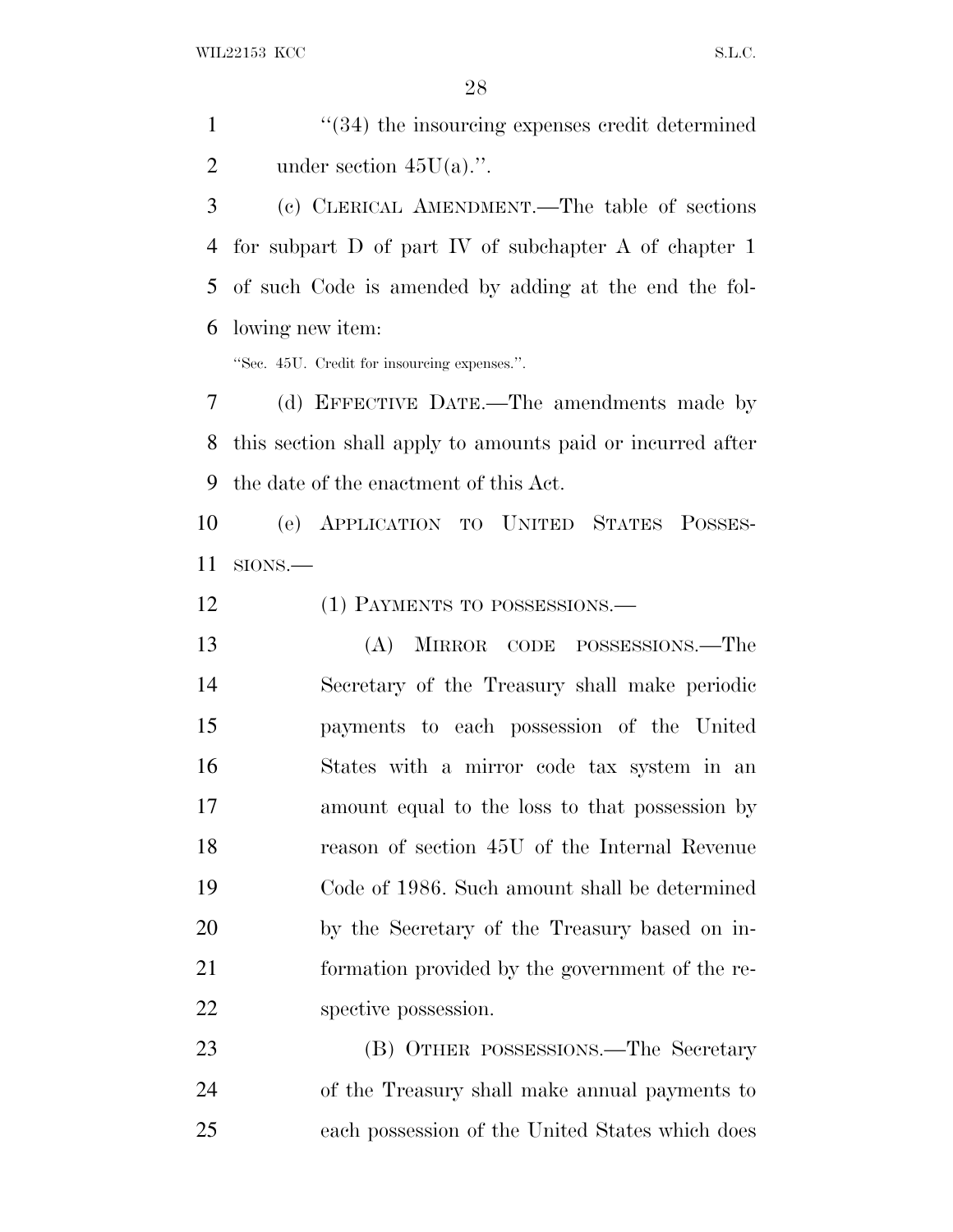not have a mirror code tax system in an amount estimated by the Secretary of the Treasury as being equal to the aggregate bene- fits that would have been provided to residents of such possession by reason of section 45U of such Code if a mirror code tax system had been in effect in such possession. The preceding sen- tence shall not apply with respect to any posses- sion of the United States unless such possession has a plan, which has been approved by the Secretary of the Treasury, under which such possession will promptly distribute such pay- ment to the residents of such possession. (2) COORDINATION WITH CREDIT ALLOWED AGAINST UNITED STATES INCOME TAXES.—No cred- it shall be allowed against United States income taxes under section 45U of such Code to any per- son— (A) to whom a credit is allowed against taxes imposed by the possession by reason of 21 such section, or (B) who is eligible for a payment under a 23 plan described in paragraph  $(1)(B)$ . (3) DEFINITIONS AND SPECIAL RULES.—